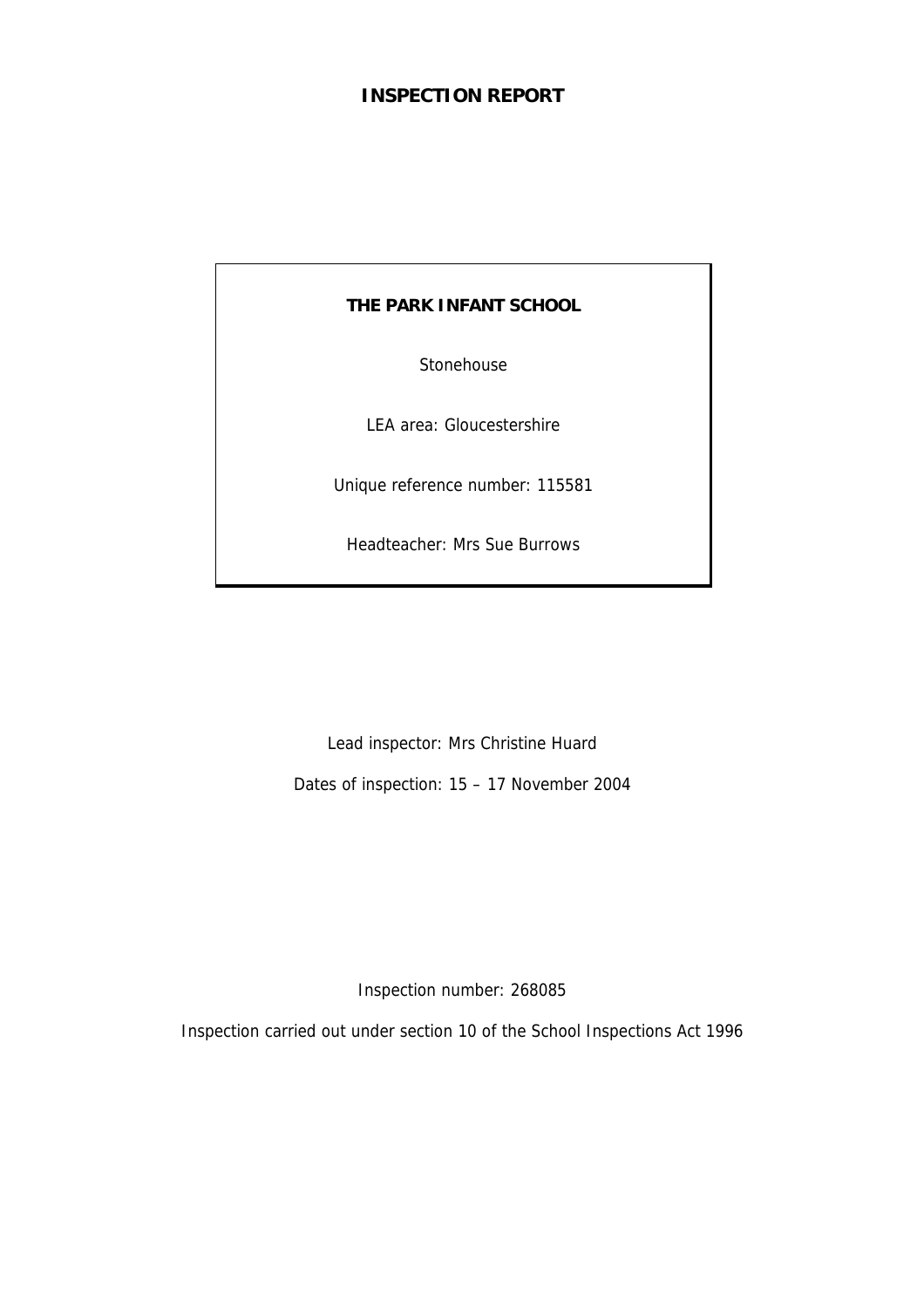© Crown copyright 2004

This report may be reproduced in whole or in part for non-commercial educational purposes, provided that all extracts quoted are reproduced verbatim without adaptation and on condition that the source and date thereof are stated.

Further copies of this report are obtainable from the school. Under the School Inspections Act 1996, the school must provide a copy of this report and/or its summary free of charge to certain categories of people. A charge not exceeding the full cost of reproduction may be made for any other copies supplied.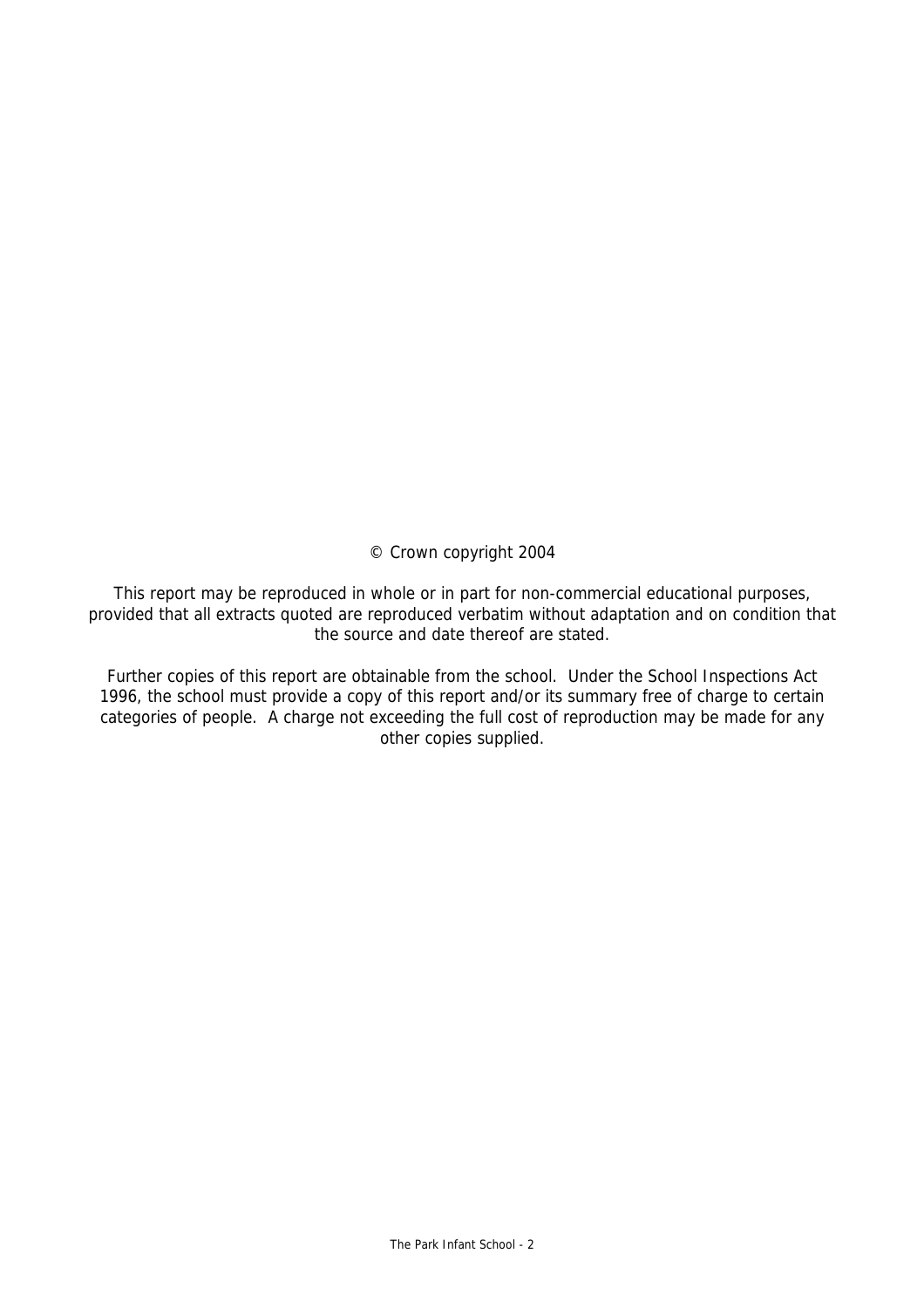# **INFORMATION ABOUT THE SCHOOL**

| Type of school:                                       | Infant                              |
|-------------------------------------------------------|-------------------------------------|
| School category:                                      | Community                           |
| Age range of pupils:                                  | $4 - 7$                             |
| Gender of pupils:                                     | Mixed                               |
| Number on roll:                                       | 175                                 |
| School address:                                       | Elm Road<br>Stonehouse              |
| Postcode:                                             | Gloucestershire<br><b>GL10 2NP</b>  |
| Telephone number:                                     | 01453 823052                        |
| Fax number:                                           | 01453 823052                        |
| Appropriate authority:<br>Name of chair of governors: | The Governing Body<br>Mrs Joan Vick |
| Date of previous inspection:                          | 25 January 1999                     |

# **CHARACTERISTICS OF THE SCHOOL**

The Park Infant School is situated in Stonehouse near Gloucester. It caters for pupils between the ages of four and seven and nearly all attend from the local area. Children are from a wide range of social backgrounds and many live in local authority or housing association flats near the school. There are 175 pupils on roll and more boys than girls, especially in Year 1. Children join the Reception class in the September of the year in which they are five. Nearly all the children have had some sort of pre-school experience and most have attended the Early Years Centre attached to the school and are well prepared for school. When they join the school, attainment is across a wide range but is generally below average. The population is very stable and in the last year only four pupils left and two joined the school other than at the normal times. The school has no pupils from ethnic minority groups. Thirteen per cent of pupils are eligible for free school meals, which is broadly average. About 12 per cent of pupils have been identified as having special educational needs which is about average. One pupil has a statement of special educational need. Extra support is provided for pupils who have difficulties with learning, communication and behaviour. A range of community facilities is provided on site in conjunction with the Early Years Centre and the school is also involved in family learning through the SHARE project. Breakfast and after-school clubs are provided on site. The school gained the Investor In People award in 2003 and a School Achievement Award in 2002.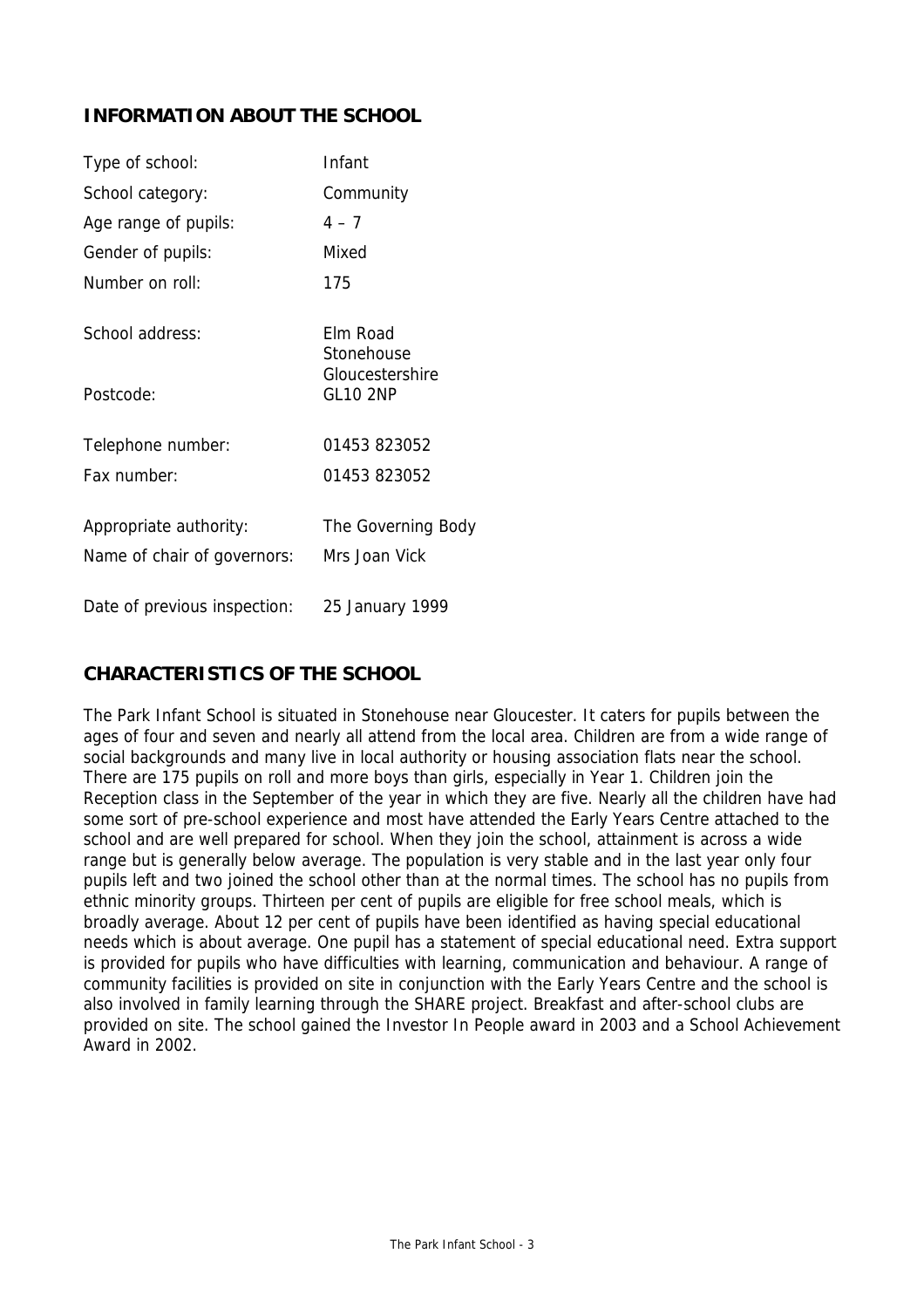## **INFORMATION ABOUT THE INSPECTION TEAM**

| Members of the inspection team |                     | <b>Subject responsibilities</b> |                                                         |
|--------------------------------|---------------------|---------------------------------|---------------------------------------------------------|
| 27290                          | Mrs Christine Huard | Lead inspector                  | The Foundation Stage                                    |
|                                |                     |                                 | Art and design                                          |
| 9958                           | Mr Tim Page         | Lay Inspector                   |                                                         |
| 25074                          | Mrs Joyce Cox       | Team Inspector                  | Science                                                 |
|                                |                     |                                 | History                                                 |
|                                |                     |                                 | Geography                                               |
|                                |                     |                                 | Religious education                                     |
|                                |                     |                                 | Special educational needs                               |
| 3385                           | Mr David Langton    | Team Inspector                  | English                                                 |
|                                |                     |                                 | <b>Music</b>                                            |
|                                |                     |                                 | Physical education.                                     |
| 21245                          | Mr William Lowe     | Team Inspector                  | <b>Mathematics</b>                                      |
|                                |                     |                                 | Design and technology                                   |
|                                |                     |                                 | Information<br>communication<br>and<br>technology (ICT) |

The inspection contractor was:

Cambridge Education Associates Demeter House Station Road Cambridge CB1 2RS

Any concerns or complaints about the inspection or the report should be made initially to the inspection contractor. The procedures are set out in the leaflet 'Complaining about Ofsted Inspections', which is available from Ofsted Publications Centre (telephone 07002 637833) or Ofsted's website (www.ofsted.gov.uk).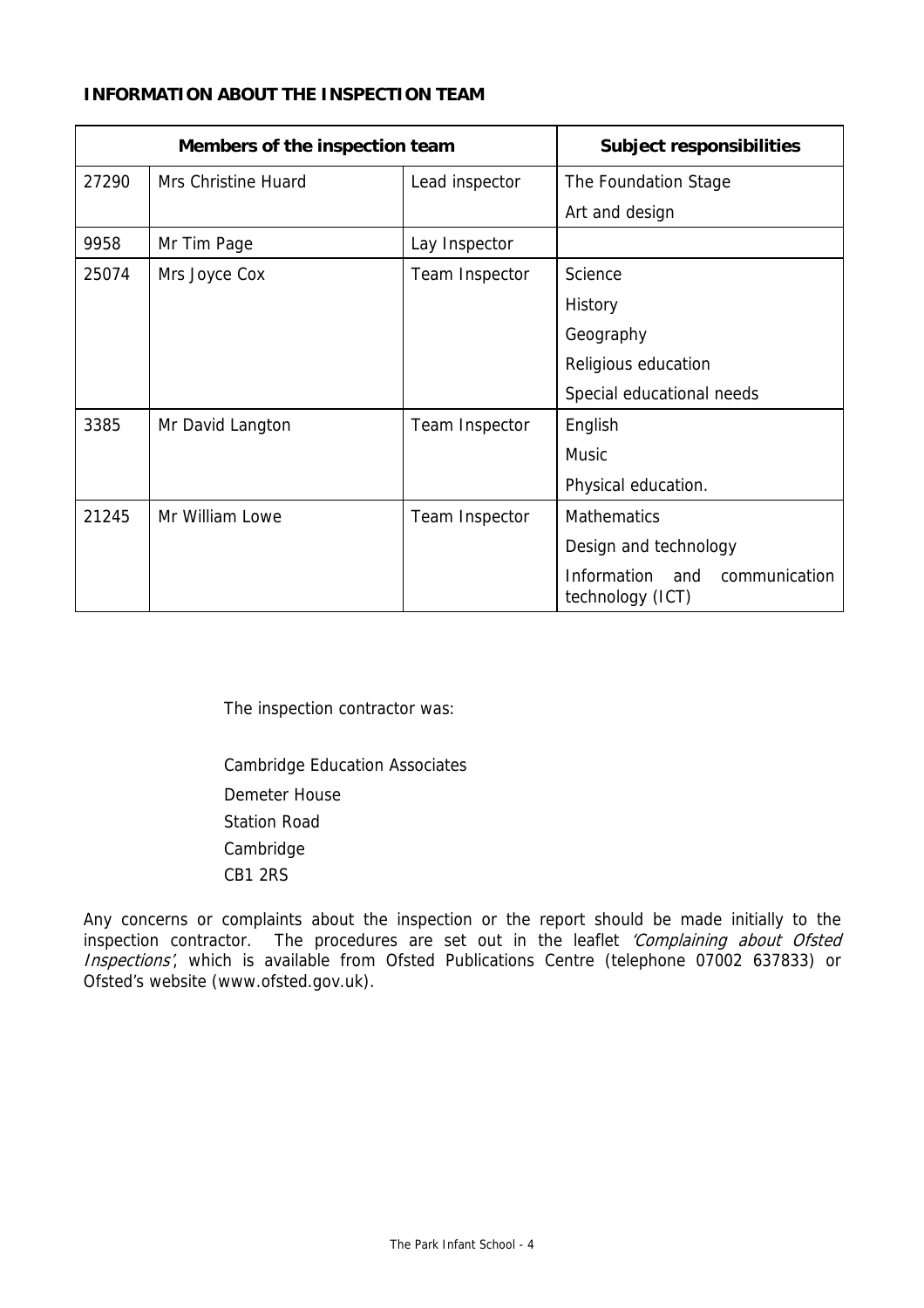## **REPORT CONTENTS**

|                                                                                                                                    | Page |
|------------------------------------------------------------------------------------------------------------------------------------|------|
| <b>PART A: SUMMARY OF THE REPORT</b>                                                                                               | 6    |
| <b>PART B: COMMENTARY ON THE MAIN INSPECTION FINDINGS</b>                                                                          |      |
| <b>STANDARDS ACHIEVED BY PUPILS</b>                                                                                                | 8    |
| Standards achieved in areas of learning and subjects                                                                               |      |
| Pupils' attitudes, values and other personal qualities                                                                             |      |
| <b>QUALITY OF EDUCATION PROVIDED BY THE SCHOOL</b>                                                                                 | 10   |
| Teaching and learning<br>The curriculum<br>Care, guidance and support<br>Partnership with parents, other schools and the community |      |
| <b>LEADERSHIP AND MANAGEMENT</b>                                                                                                   | 15   |
| <b>PART C: THE QUALITY OF EDUCATION IN AREAS OF LEARNING</b><br><b>AND SUBJECTS</b>                                                | 17   |
| AREAS OF LEARNING IN THE FOUNDATION STAGE                                                                                          |      |
| <b>SUBJECTS IN KEY STAGES 1 AND 2</b>                                                                                              |      |
| <b>PART D: SUMMARY OF THE MAIN INSPECTION JUDGEMENTS</b>                                                                           | 29   |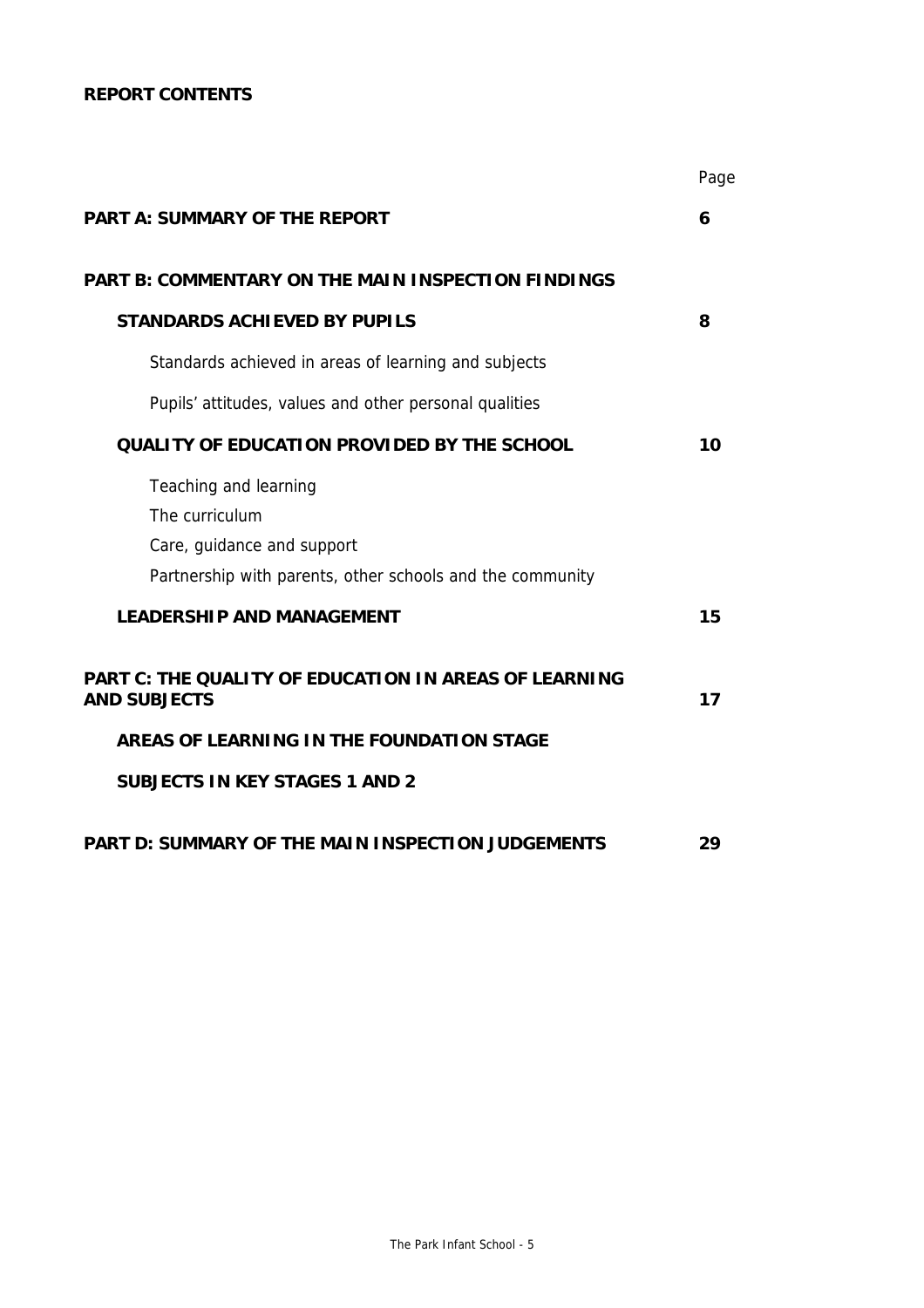# **PART A: SUMMARY OF THE REPORT**

## **OVERALL EVALUATION**

**The Park provides a very good education for its pupils**. Standards are above average in nearly all areas of the curriculum, including English and mathematics, and well above average in science. The quality of teaching and learning is very good overall. As a consequence, pupils make very good progress and achieve very well in relation to their capabilities. The leadership of the headteacher is outstanding, and the overall leadership and management of the school are very good. There is a rigorous and tireless quest for further improvement. The school provides very good value for money.

The school's main strengths and weaknesses are:

- The excellent leadership of the headteacher and the highly positive ethos of the school.
- The standards, which are well above average in science and above average in English, mathematics, art and design, design and technology, geography, music and physical education.
- Teaching, which is very good overall and enables pupils to learn highly effectively and achieve very well.
- The very good provision for pupils in the Reception classes.
- The very good support for pupils with special educational needs.
- The excellent attitudes, very good personal development and excellent relationships between the pupils.
- The exciting and innovative curriculum which is enriched by a wide variety of visits and visitors as well as a very good range of extra-curricular activities.
- In some classes, information and communication technology (ICT) is not used enough to support subjects across the curriculum.

The school was last inspected in June 1999. It was found to be a very good school and few key issues for development were identified at that time. These mainly concerned the condition of temporary buildings which have now been replaced. Pupils' knowledge and understanding of art and design is now good and ICT is used effectively, although work is in hand to develop more links across the whole curriculum. The school, staff and governors have a very good understanding of the principles of best value.

| <b>Results in National</b>                                  |      | similar schools |      |      |
|-------------------------------------------------------------|------|-----------------|------|------|
| Curriculum tests at the<br>end of Year 2,<br>compared with: | 2002 | 2003            | 2004 | 2004 |
| reading                                                     |      | B               | В    | В    |
| writing                                                     |      |                 |      | B    |
| mathematics                                                 |      | B               |      | B    |

### **STANDARDS ACHIEVED**

-

Key: A - well above average; B – above average; C – average; D – below average; E – well below average Similar schools are those with similar percentages of pupils eligible for free school meals

**Achievement is very good overall.** The attainment of pupils when they first enter the school is below average. Children in the Reception classes achieve very well and many will meet and a few exceed the early learning goals<sup>1</sup> by the time they move into Year 1, but a significant minority will not meet the goals in communication, language and literacy.

 $1$  The early learning goals refer to the six areas of learning covered by children in the Reception class.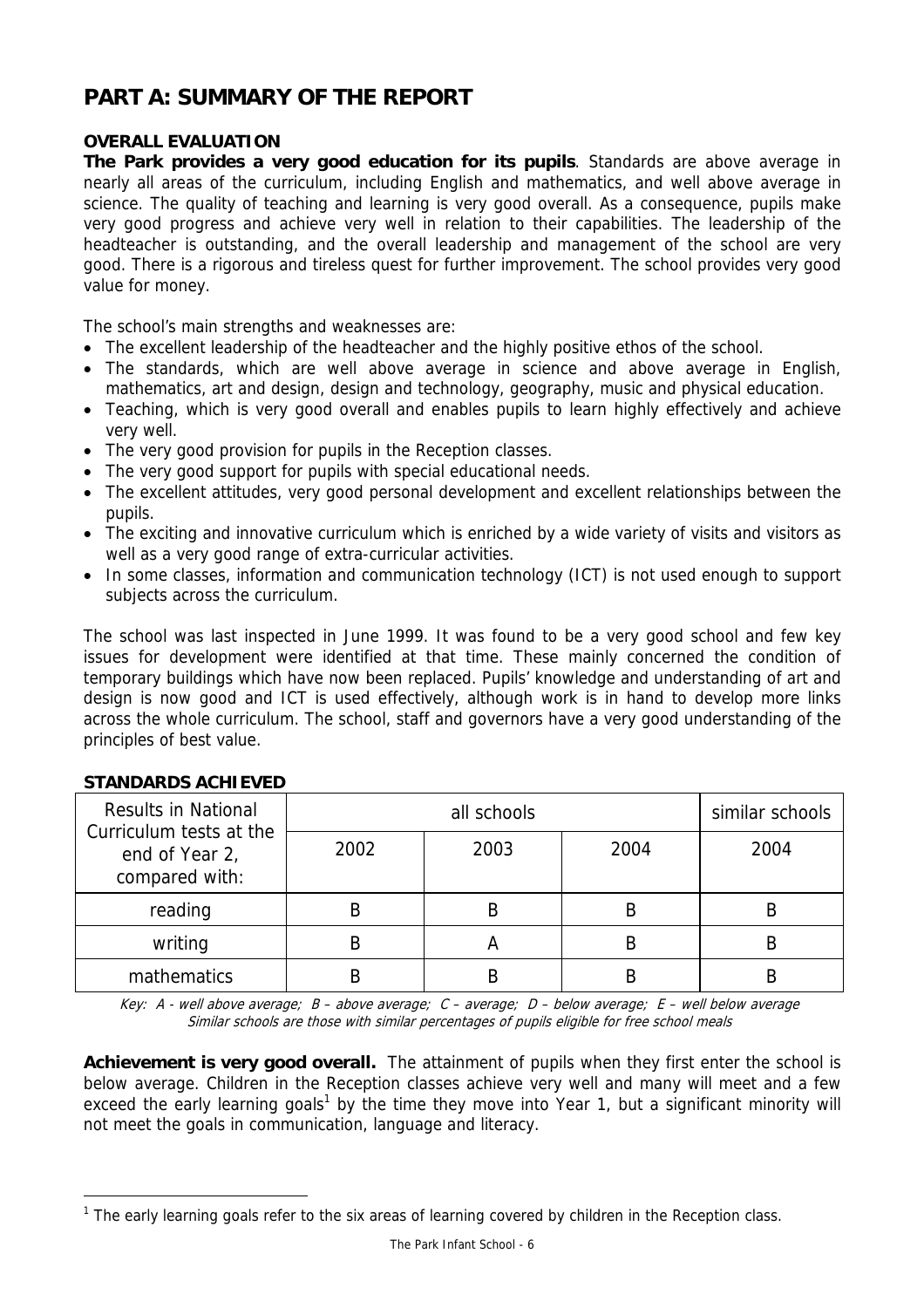Pupils in Years 1 and 2 achieve very well. Standards are generally above expectations. In the national tests at the end of Year 2, standards have been maintained at an above average level in reading, writing and mathematics for a number of years. Standards are also above those seen in similar schools. Inspection findings are that pupils' attainment is above expectations in reading, writing, mathematics, and speaking and listening. Standards are well above those expected in science. Standards in ICT have improved since the last inspection and are well in line with expectations. Pupils' work in religious education meets the standards required by the locally agreed syllabus. Standards in most other subjects exceed expectations. Pupils with special educational needs, and those who are gifted or talented, achieve very well. This is because they are given suitable work which matches their needs and capabilities.

**Pupils' personal qualities, including their spiritual, moral, social and cultural development, are very good.** Their attitudes towards work are excellent; they love coming to school and have a real zest for learning. The school's highly positive and inclusive ethos for learning, which is created by all adults, helps pupils to thrive in their learning and develop high self-esteem and confidence. Pupils concentrate and persevere in lessons. They behave very well and have excellent relationships with each other and adults. Their spiritual, moral, social and cultural development is very good and they have a very good awareness of the cultural diversity of the society in which they are growing up.

### **QUALITY OF EDUCATION**

**The overall quality of education provided by the school is very good.** The overall quality of teaching and learning is very good, with all teaching being at least good and over 70 per cent being very good or better. Children in the Reception classes receive a very good start to their education. Many are well prepared for school, having attended the Early Years Centre on site prior to starting at school. Teaching is very good and is focused on initially developing the skills children need in order to be more involved in their own learning. In Years 1 and 2, all teaching is good or better. Pupils' excellent attitudes to their work assist their learning. Lessons are very well structured. Teachers question pupils skilfully to ensure that they understand and gain from what they are being taught and encourage them to discuss problems amongst themselves. This develops pupils' independent learning skills very well. Support staff are very well deployed by teachers and are highly effective in assisting pupils' learning. The teaching of pupils with special educational needs is very good.

The school offers a very broad curriculum, and a wide range of visits and visitors enriches pupils' learning. The very good range of extra-curricular activities enhances this further. The accommodation is excellent and is used very well. There is very good provision for the care and welfare of the pupils. The school works very closely and highly effectively with parents and the local community.

### **LEADERSHIP AND MANAGEMENT**

**The leadership and management of the school are very good.** The leadership of the headteacher is excellent.She has high expectations of what the school can achieve and a very good understanding of the areas where improvement is necessary. Actions taken to bring about improvement have a positive effect on the school, and there is comprehensive coverage of all subjects within an exciting and innovative curriculum. The headteacher is particularly well supported by her deputy and by the senior management team. Subject leaders manage their subjects very well and have a good understanding of their roles. They monitor effectively and have developed appropriate and realistic action plans for development. The governors challenge the school effectively and fulfil their statutory duties. There are good self-evaluation processes in place. Spending is suitably focused on actions taken to raise standards further.

## **PARENTS' AND PUPILS' VIEWS OF THE SCHOOL**

Parents are very pleased with the work of school and they are very happy with its ethos, aims and values. The pupils, equally, enjoy their school. Their views are canvassed and taken into account.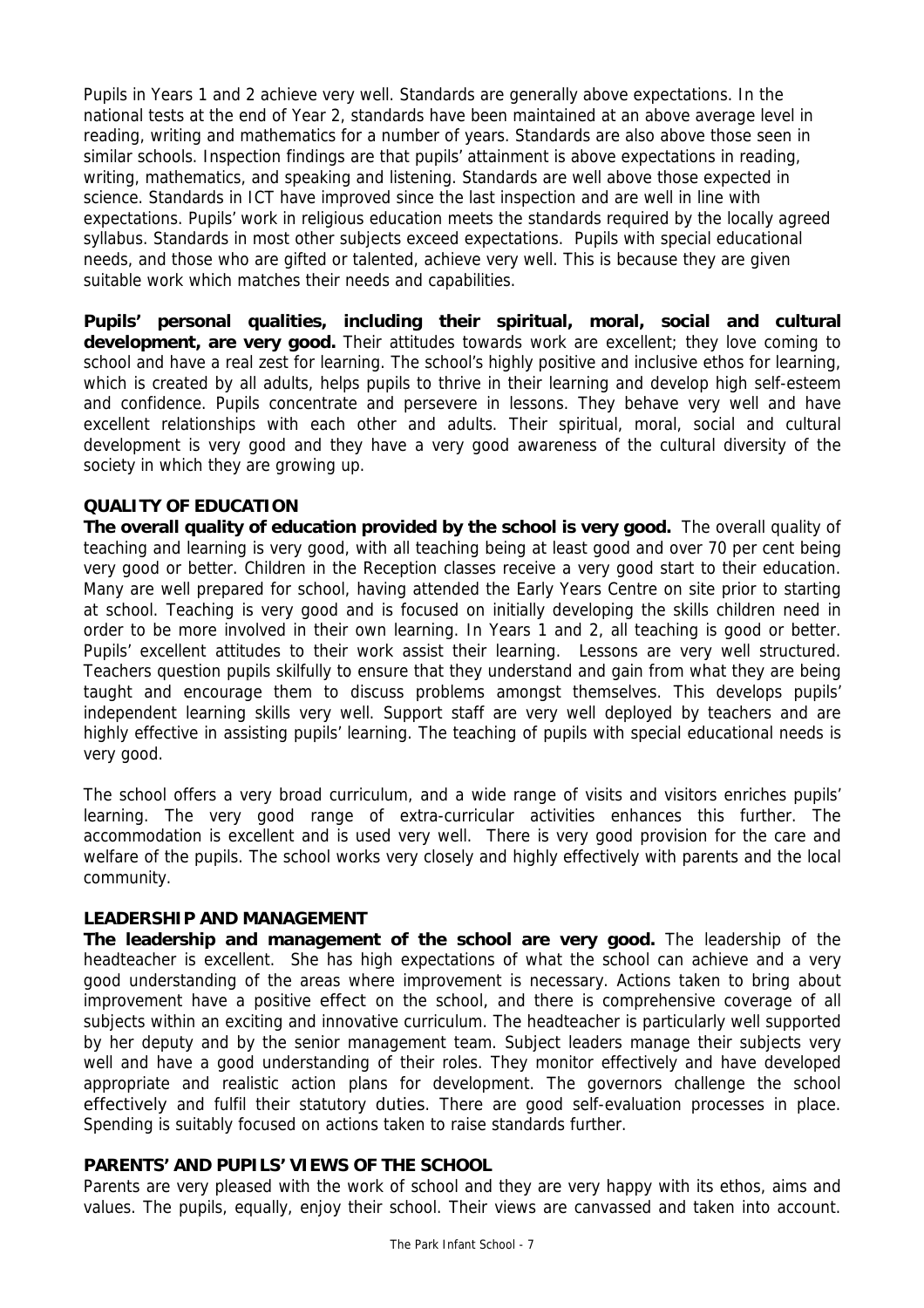They say they are expected to work hard and behave well. In general, they enjoy their lessons and think they have very good relationships with their teachers.

## **IMPROVEMENTS NEEDED**

The most important thing this very good school should do to improve is:

• Ensure that the school's development plan for ICT is fully implemented.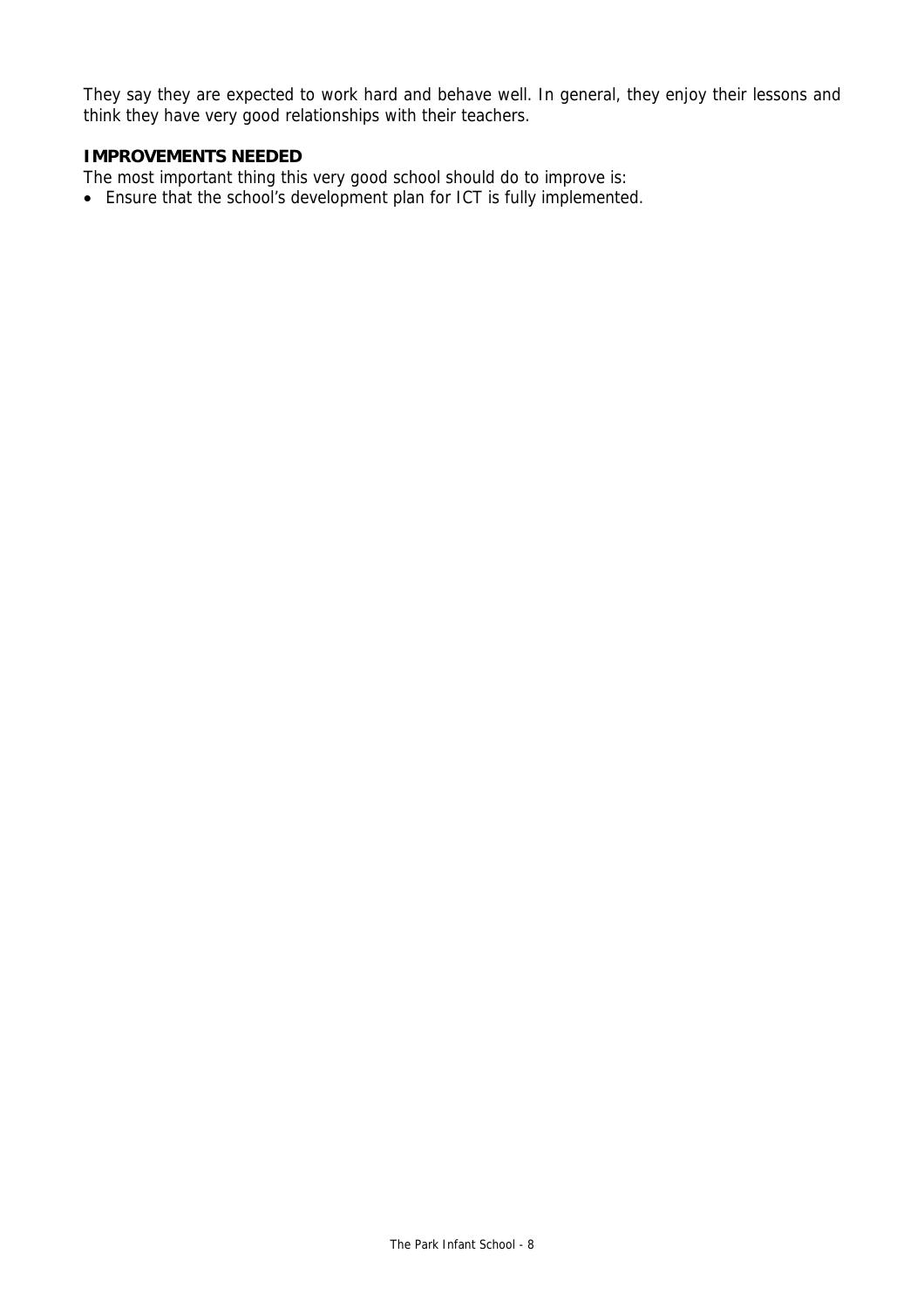# **PART B: COMMENTARY ON THE INSPECTION FINDINGS**

# **STANDARDS ACHIEVED BY PUPILS**

Pupils make very good progress in the Foundation Stage and achieve very well overall. This is maintained in Years 1 and 2, and by the time pupils leave school most pupils will attain standards that are above the national expectation. Pupils with special educational needs also achieve very well.

## **Main strengths and weaknesses**

- Standards in Year 2 are above average in mathematics, reading, writing, speaking and listening and well above average in science.
- The achievement of pupils with special educational needs is very good.
- Standards are above those expected in most other subjects.

## **Commentary**

 $\overline{a}$ 

1. Most children entering the school do so from the Early Years Centre on site. Although they are very well prepared for school and eager to learn, their attainment when they start is generally below average. The provision for the children in the reception classes is very good. This enables them to achieve very well and to make very good progress overall in all of the six areas of learning<sup>2</sup>. Most of the children are likely to achieve the early learning goals for young children at the end of the Reception year in all of the areas except for communication, language and literacy.

# **Standards in national tests at the end of Year 2 – average point scores in 2003**

| Standards in: | School results | National results |
|---------------|----------------|------------------|
| reading       | 16.8(16.7)     | 15.8(15.7)       |
| writing       | 15.6(16.1)     | 14.6(14.6)       |
| mathematics   | 16.9(17.1)     | 16.2(16.2)       |

There were 69 pupils in the year group. Figures in brackets are for the previous year.

2. In Years 1 and 2, pupils continue to make very good progress and by the time they leave school, standards are generally above those seen nationally and pupils achieve very well. Standards have improved since the last inspection and the school's trend in improvement is above that seen nationally. In the year following the last inspection, standards were average and the following year fell to below average in reading and mathematics. A review was made of the school's practice and measures introduced to improve standards through the introduction of a recognised programme to help develop pupils' speaking, listening and reading skills. As a result, standards have risen and have been maintained at an above average level since 2002. Although there was a slight fall in the writing result last summer this was because one class had suffered some considerable disruption as a result of staff changes. Inspection evidence shows that pupils attain well above average standards in science, and above average standards in reading, writing, speaking, listening and mathematics. Standards in ICT are in line with those expected, although the pupils have made very good progress since their ICT suite became operational in October. They now have very good access to high

 $2$  The six areas of learning are: communication, language and literacy, mathematical development, personal, social and emotional development, knowledge and understanding of the world, creative development and physical development.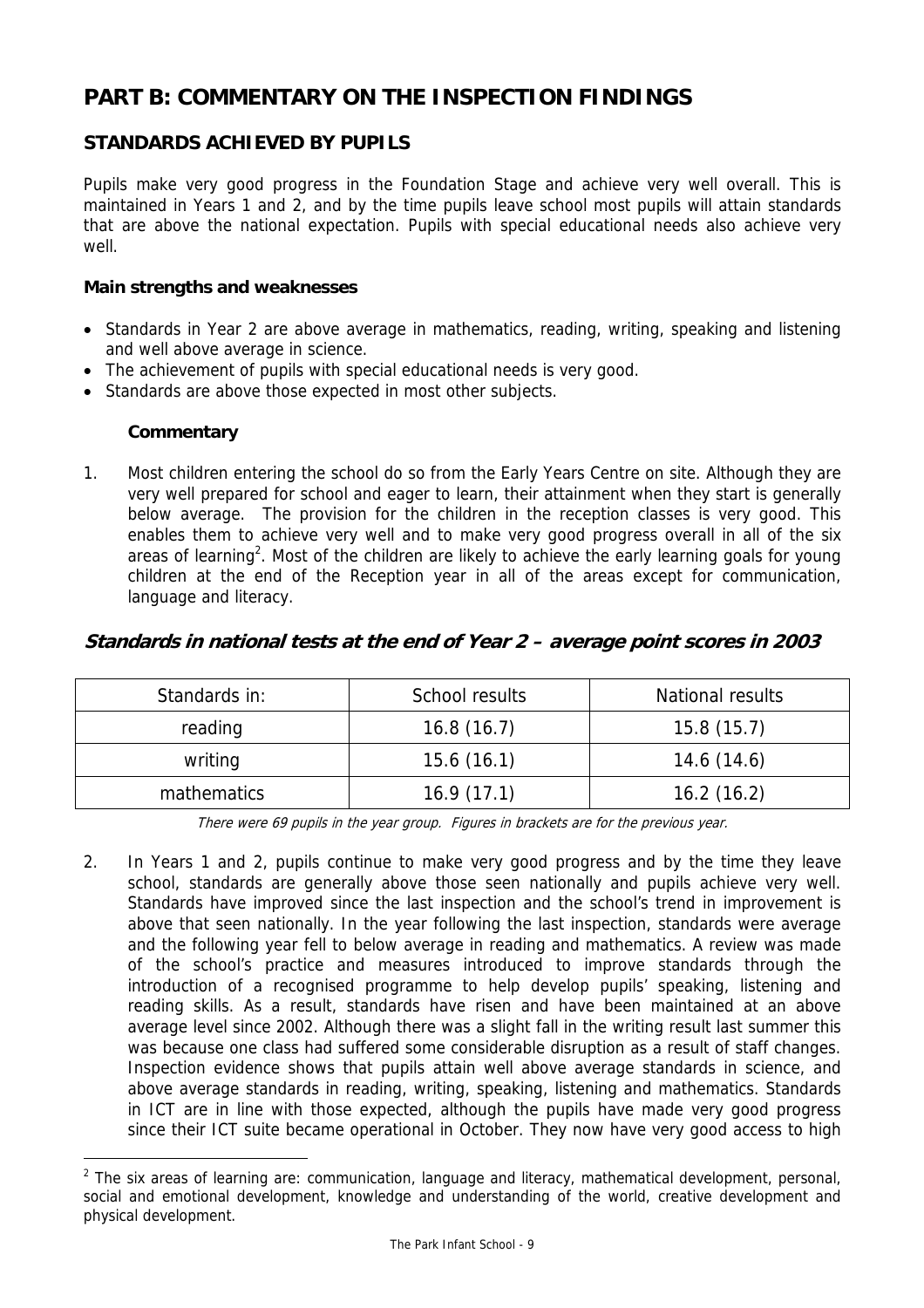quality equipment as well as very good teaching and standards are rapidly improving. In the other subjects inspected, standards were found to be above those expected.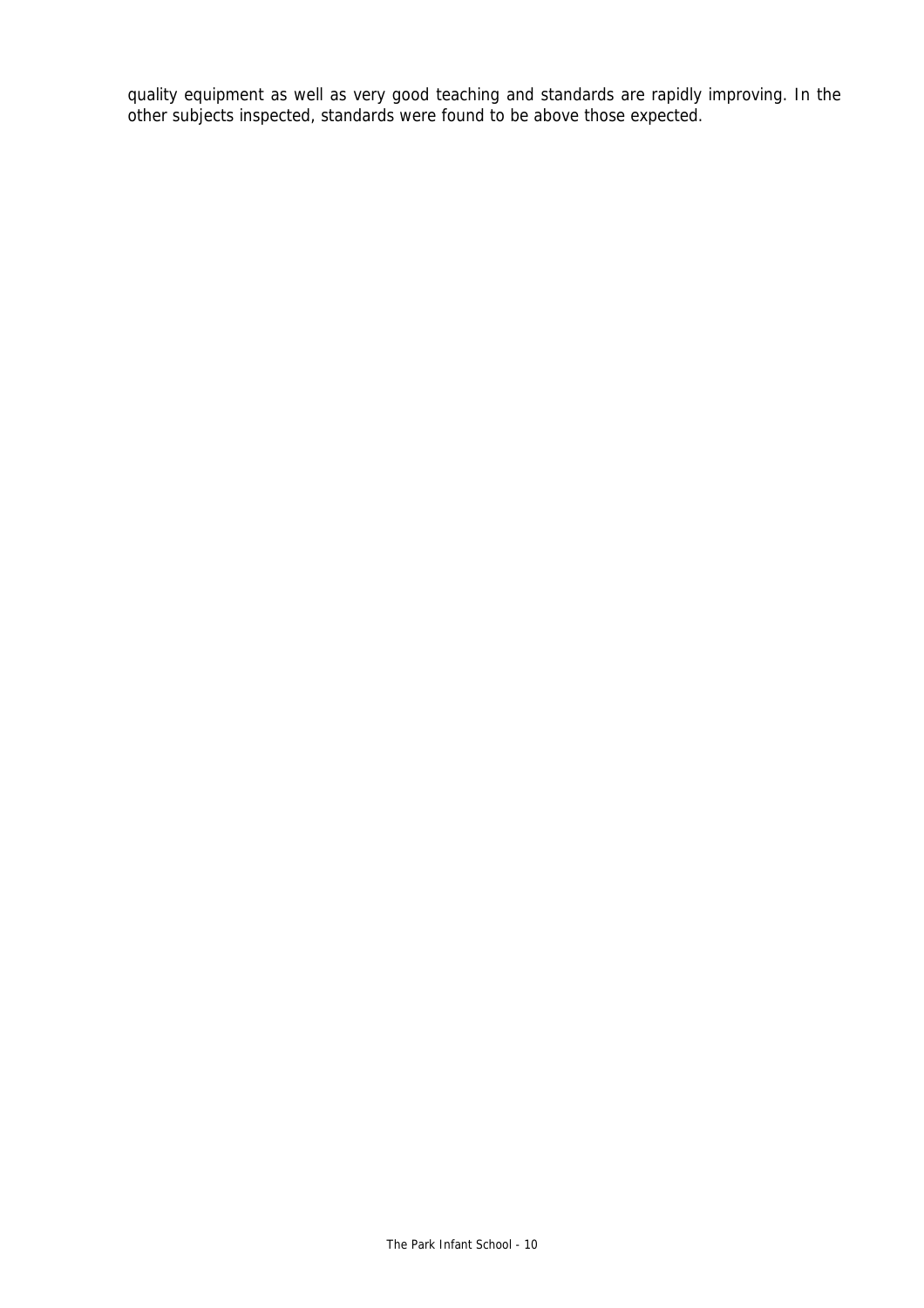- 3. The achievement of pupils with special educational needs is very good and pupils reach standards broadly in line with those expected because they are very well supported by teachers and learning support workers. Targets in individual education plans are realistic but challenging, and are reviewed regularly.
- 4. There is a strong focus on raising standards and the school is continually looking for ways in which to improve its provision. It has recently been involved with the 'Forest Schools' initiative and the creation of an outdoor classroom. This innovative approach has a highly positive impact on pupils' achievement as pupils are greatly motivated and are excited by their learning. This has had a particular impact on the achievement in boys, which has greatly improved. The school has met its targets and undertaken a good analysis on the performance of different groups of pupils in all core subjects. The information from this has helped to ensure that actions taken are appropriate and effective. Standards are above those expected in most other subjects because pupils' competency in the basic skills of reading, writing, speaking and listening and mathematics enables them to achieve well in other subjects.

# **Pupils' attitudes, values and other personal qualities**

Pupils' attitudes are excellent. Their behaviour is very good. Pupils' spiritual, moral, social and cultural development is very good. Pupils' attendance is satisfactory, and their punctuality is satisfactory.

## **Main strengths and weaknesses**

- Pupils enjoy school and work very hard.
- There are high expectations of behaviour which are agreed and understood by pupils.
- Relationships are excellent and pupils' personal development is carefully nurtured.
- Cultural development is greatly enhanced by a rich curriculum.

- 5. Pupils' demonstrate a strong desire for learning that is stimulated by very good teaching and interesting lessons, and a rich curriculum that is enhanced well by visits and visitors. Pupils are curious and focused and determined to work hard and do their best. Their written work is undertaken with care. Displays of their artwork show the high standards which they achieve and the inspiration that they draw from new discoveries such as Aboriginal art and tile mosaics. Pupils participate enthusiastically in clubs and enjoy being involved in the community.
- 6. Pupils' behaviour is very good because they are rarely bored or off task. The school sets high expectations and is consistent in the management of pupils' behaviour. Pupils agree to follow the school's rules, which are displayed in all classrooms. Relationships with adults and peers are excellent and this supports a community that is free of oppressive behaviour or discrimination against minorities. There have been no exclusions in recent years.
- 7. Pupils with special educational needs behave very well and have excellent attitudes towards their work because the school has such a very positive and supportive ethos, which successfully raises pupils' confidence and self-esteem.
- 8. Pupils' personal development is very good because pupils feel secure, have high self- esteem, receive careful guidance, and are encouraged to become independent. They are happy to take on responsibilities such as preparing the hall for assemblies, and acting as milk and register monitors and friendship partners. Pupils display maturity and awareness when talking to adults, and are clearly proud of their school.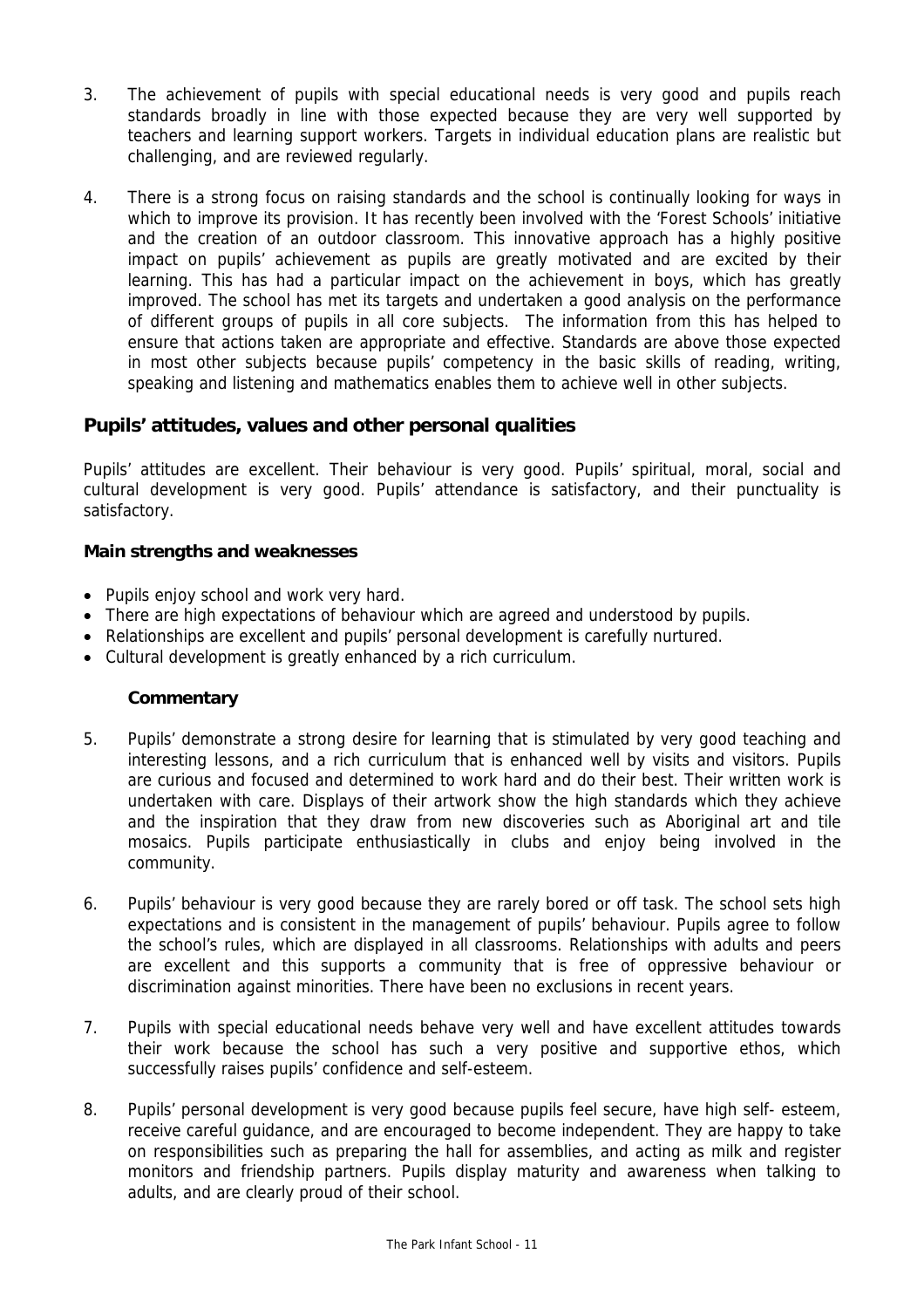9. Pupils' very good spiritual development is embodied in their self-belief and awareness and consideration for others. They treat learning as an adventure, and carry on their learning outside the classroom. They show interest in the wildlife in the playground and involve adult helpers with their questions. Moral development is very good. Pupils can distinguish right from wrong and understand and respect other people's feelings. They understand that some children are less fortunate than themselves and are taking part in a Christmas shoe box appeal for children in Eastern Europe. Social development is very good and this leads to a school community which is at ease with itself. Very good cultural development is stimulated by pupils taking part in traditional events such as the Cheltenham Dance and Stroud Country Dance festivals, and by being introduced to the customs and festivals of other faiths and communities. This is enlivened by visitors such as two Muslim students from the local secondary school, and helps to prepare pupils well for growing up in a culturally diverse society.

## **Attendance**

10. Attendance is satisfactory, being close to the national average. The school promotes good attendance effectively and regularly through written communications with parents but experiences some term-time holiday absences, and problems from a very small minority of pupils who have difficult family circumstances. Punctuality is satisfactory.

## **Attendance in the latest complete reporting year (%)**

| Authorised absence |  | Unauthorised absence |  |
|--------------------|--|----------------------|--|
| School data        |  | School data          |  |
| National data      |  | National data        |  |

The table gives the percentage of half days (sessions) missed through absence for the latest complete reporting year.

# **QUALITY OF EDUCATION PROVIDED BY THE SCHOOL**

The quality of education provided by the school is very good. Teaching and learning are very good overall and enable pupils to achieve very well. Procedures for assessing pupils' attainment and monitoring their progress are good. The curriculum is very good and is well planned. Opportunities for learning beyond the school day are excellent. Pupils are cared for very well and the school has a very good partnership with parents other schools and the community.

## **Teaching and learning**

Teaching and learning are very good overall, are excellent at times, and never less than good. Assessment is good overall and information is used well to plan future work.

### **Main strengths and weaknesses**

- The school has good strategies to maintain high quality teaching across the school.
- Teachers' ability to encourage, engage and interest pupils and to ensure high standards of pupils' behaviour is excellent.
- The teaching of pupils with special educational needs is very good.
- Teaching assistants provide very good, well-focused support in the classroom.
- Assessment procedures for English, mathematics and science are very good.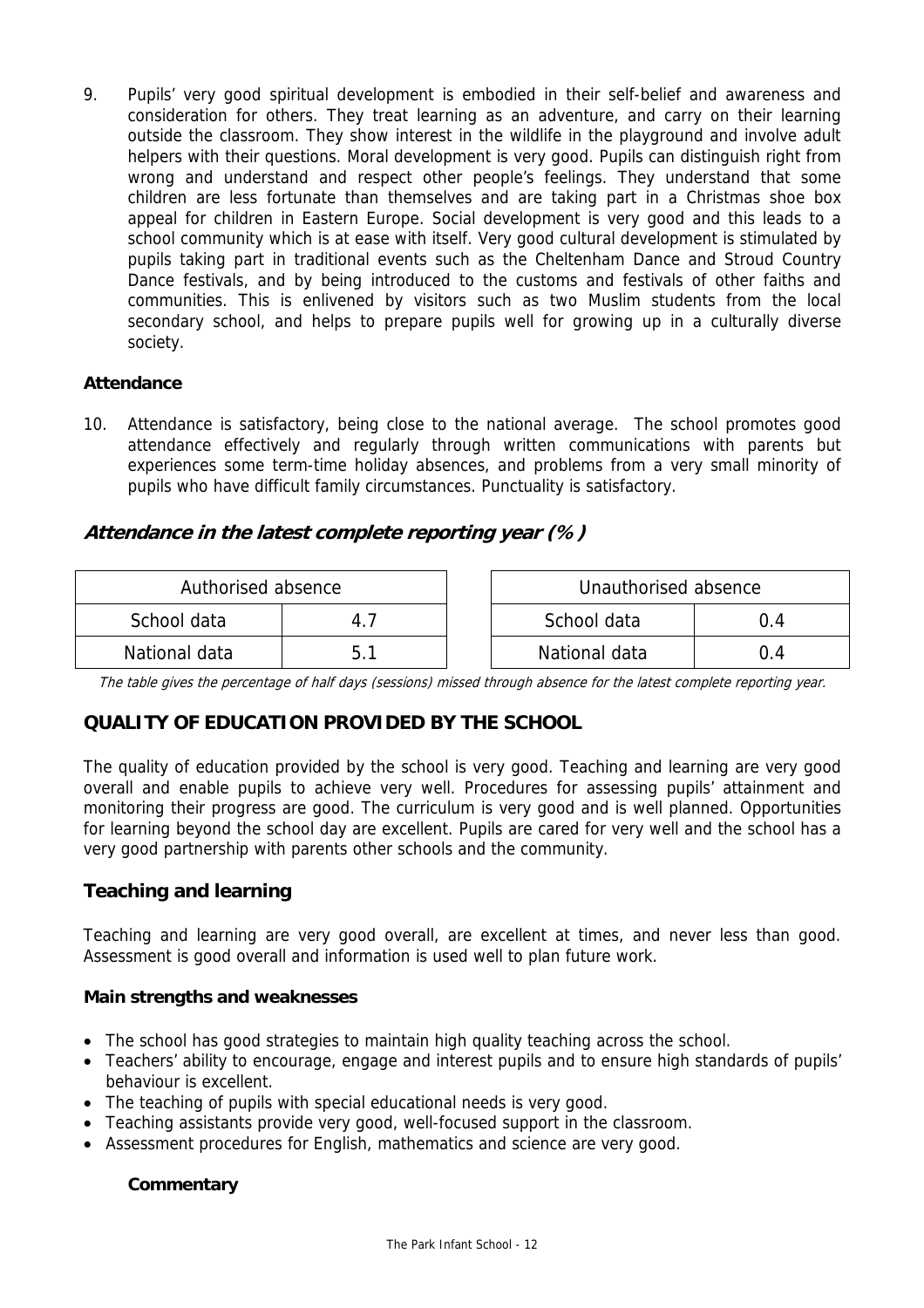11. The high quality of teaching is the most important strength of the school. The percentage of excellent and very good lessons seen is a good improvement since the previous inspection. Very good teaching is maintained because the school has very good systems and strategies in place for monitoring teaching and providing constructive feedback to teachers. It develops teachers' skills through training for identified needs such as developing speaking and listening skills and improving the attainment of boys. This ensures the continuity of high standards. Common strategies for pupil management such as raising a hand for silence, speaking very quietly with pupils, and sharing common strategies for praise, motivation and reward (such as the imaginative 'firework' and the 'silent cheer') ensure that, from the time they join the school, pupils' behaviour is never an issue and pupils' attitudes are very good. Pupils like their teachers; they want to learn, and work hard to please them. Relationships between pupils and teachers are excellent.

#### **Summary of teaching observed during the inspection in 30 lessons**

| Excellent | Very good | Good   | Satisfactory | Unsatisfactory | Poor | Very poor |
|-----------|-----------|--------|--------------|----------------|------|-----------|
| 4 (14%)   | 18 (60%)  | 8(26%) |              |                |      |           |

The table gives the number of lessons observed in each of the seven categories used to make judgements about lessons; figures in brackets show percentages where 30 or more lessons are seen.

- 12. Teachers know their pupils very well, and use imaginative methods to stimulate interest. Puppets are used very effectively across the school. For example, 'Little Fox' was used in Year 2 to stimulate pupils to write stories based on 'I don't want to go to bed', while the 'Bin Twins' – Min and Nin – were used to stimulate Year 1 pupils in their vocabulary work. Other effective strategies include 'word detectives', 'Fred' words, the 'outdoor' classroom, and developing a creative curriculum with experiences, such as the Year 2 walk up Doverow Hill. This was an imaginative geography lesson, identifying physical features, but also a literacy experience, writing a sequential account of the walk.
- 13. Teachers have high expectations of what their pupils can achieve. They work hard to ensure that the tasks they set provide challenge at various levels for pupils of different abilities. This helps to maintain pupils' concentration and boosts their learning and achievement. Teachers skilfully and successfully take into account the requirements of pupils with special educational needs and plan their lessons accordingly. They deploy their learning support workers and parent helpers very effectively to support pupils both with their work and with their response and behaviour. For instance, in whole-class activities, pupils are sensitively drawn into the discussion and encouraged to make a contribution. Year 2 pupils make a valuable contribution to their own individual plans, assessing how well they have done towards reaching their targets.
- 14. Learning support workers are trained, experienced, effectively deployed and make a significant contribution to pupils' learning, especially those with special educational needs. They work very well with teachers and partake of the same training. They and other adults, such as volunteer parent governors, work very well with small groups of pupils. They take care to record pupils' progress, enabling teachers to plan more effectively for their next lesson. Teachers make good use of the new ICT suite, as well as the computers in their classrooms. Staff who attend courses feed back to colleagues, sharing information effectively, and this enables all staff to be better teachers.
- 15. Teachers take every opportunity to develop pupils' speaking, listening and writing skills. They are skilful questioners, using good open-ended questions to promote replies in full sentences, and challenging pupils to think and check their learning. Teachers' levels of challenge and their expectations are generally very good, but some extension tasks set in some Year 1 lessons do not always challenge higher-attaining pupils sufficiently. Frequent writing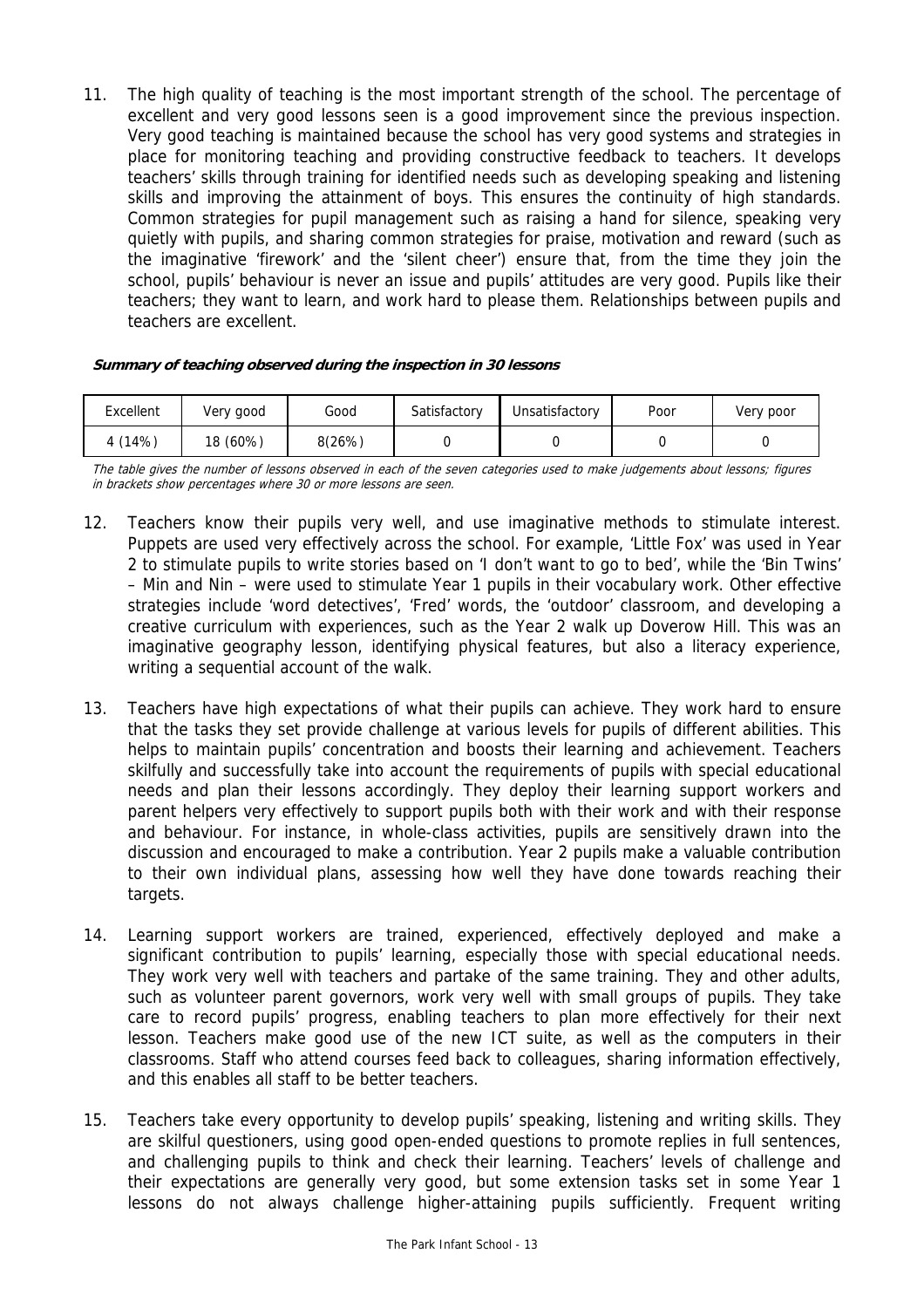opportunities are provided across the curriculum. For example, pupils record results in science using their own words, rather than using printed worksheets, which helps to raise standards of writing overall. The teachers' ability to encourage and engage the attention of pupils, and to ensure high standards of behaviour, is excellent.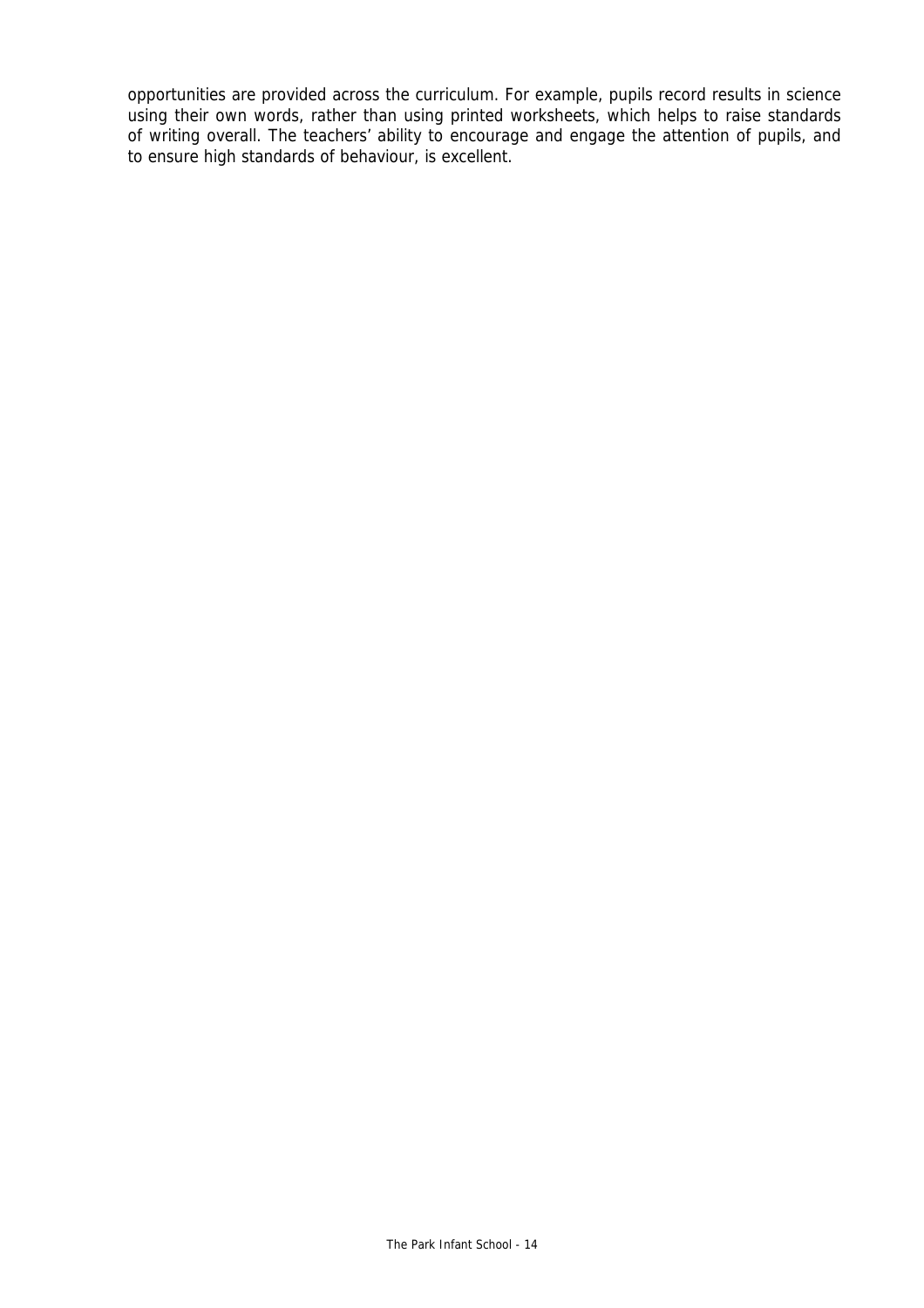16. Assessment procedures are good. Examples of good assessment occur throughout the school. There is a good common approach between subjects and classes. The tracking of pupils' progress is undertaken regularly and information is easy to extract in order to discern clear patterns as pupils move through the school. Exercise books are monitored regularly, marking is thorough and most teachers make valuable comments which help pupils to understand what they have to do to improve. Reading, writing and mathematics are assessed formally every half term, while spelling is assessed every week, and science is assessed after each topic. Good use is made of assessment in all subjects to guide future planning and teaching. Teachers, pupils and parents discuss and share pupils' targets.

### **The curriculum**

The curriculum provided by the school is very good overall and ensures that pupils receive a very broad and balanced range of learning opportunities. Within this provision is an excellent range of enrichment activities. The accommodation and resources that the school provides are also excellent.

### **Main strengths and weaknesses**

- Very good provision is made for children in the Foundation Stage.
- The curriculum is very broad and highly innovative across the school.
- There is excellent provision for curriculum enrichment activities.
- The accommodation and resources are excellent.
- The match of teachers and support staff to the needs of the curriculum is very good.
- All pupils have full access to the school's curricular provision.
- The school is aware of the need to develop the use of ICT further across all subjects of the curriculum.

- 17. The curriculum for the Foundation Stage is very good. It is very well planned, and staff take care to ensure that learning is continuous between the Early Years Centre and the Reception year. Staff have fully implemented the required curriculum and very good adaptations have been made. As a result, the curriculum provided is highly relevant to children, and has a positive effect on their progress and attainment.
- 18. Very good curricular planning across the school ensures that a very broad range of activities and experiences is offered, covering all the National Curriculum subjects. Religious education meets statutory requirements. There are appropriate arrangements for teaching about sex and relationships and pupils learn about the misuse of drugs at a level appropriate to their age. The school is part of the highly successful 'Commenius' project which has involved visits by staff to Scandinavia to investigate the 'outdoor classroom' and the 'forest' school. Ideas gained on these visits have been the basis of a major revision of the creative and outdoor curriculum at the school, which has inspired and motivated the pupils and has had a positive impact on the achievement of pupils, especially the boys. As part of its excellent range of curriculum enrichment activities, the school arranges visits by artists, puppeteers, wood and metal sculptors, musicians and theatre groups.
- 19. A main strength of the curriculum, in addition to the very high level of achievement that it enables pupils to attain, is the considerable emphasis laid on personal aspects of pupils' development. This is achieved not only through the programme of citizenship and personal, social and health education, but permeates all areas of the school's work. As part of their personal development, for example, pupils are encouraged to think beyond their own needs by participating in charitable events such as Operation Christmas Child, visits to the elderly in the community and a recycling project.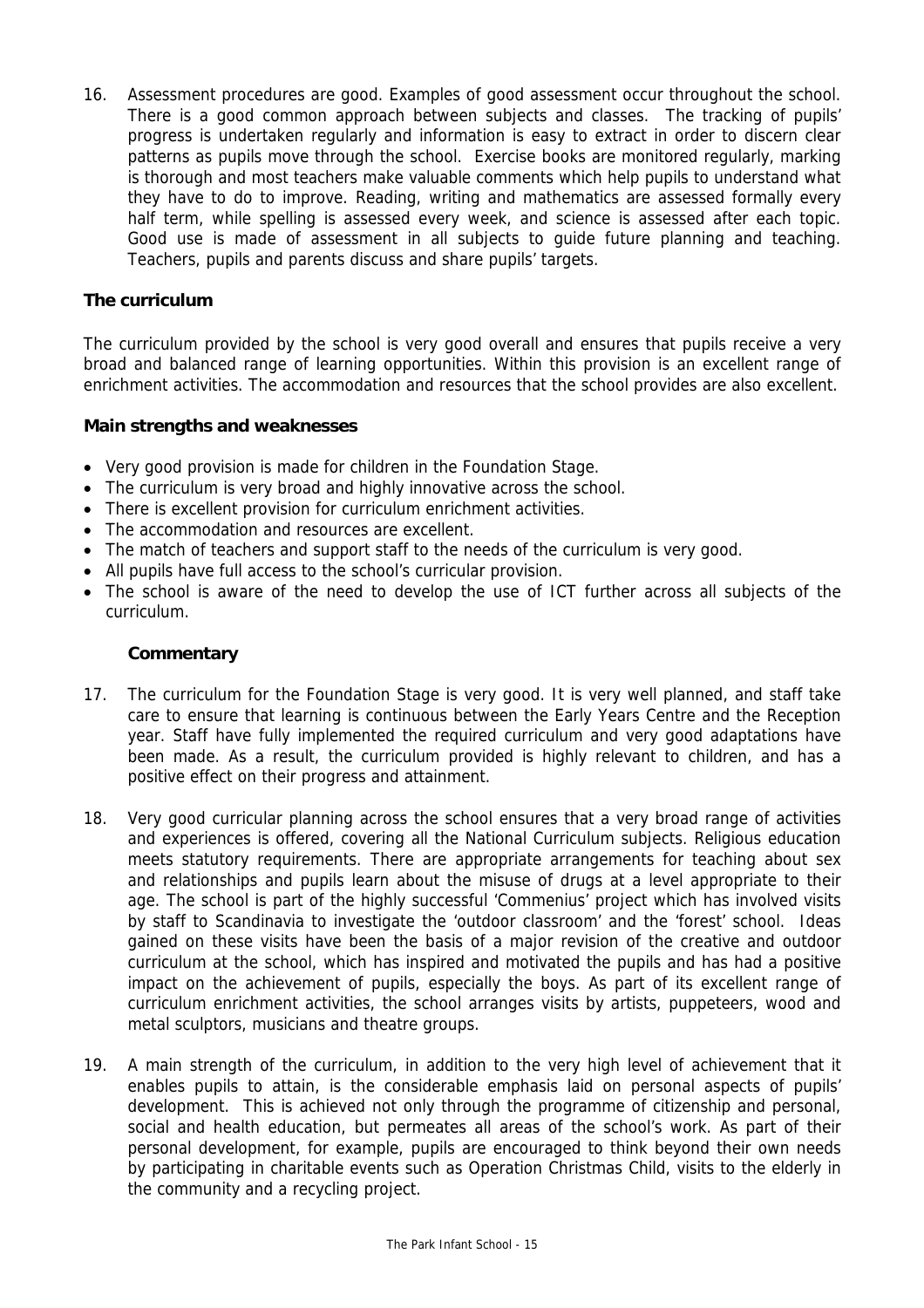- 20. The provision for pupils with special educational needs is very good. Pupils follow exactly the same work as others in their age group, and are fully included in all activities such as swimming, visits and using the computer suite.
- 21. The school has developed its grounds to an excellent standard, adding to its enrichment programme. These provide not only a number of very stimulating play areas but also a very good teaching resource. There has been a significant improvement in the indoor accommodation since the last inspection. This is now very good, very well maintained and used to maximum effect; for example, the wide corridors have been turned into attractive reading areas cleverly combined with computer stations. The newly-installed computer suite is already having a major impact on the school's ICT provision.
- 22. The school ensures that all pupils have complete access to the full range of curriculum provision. However, the use of ICT across the curriculum is not as well developed as it could be. The school has recognised this and has already identified it within its improvement plan. Pupils receive a very good level of support from all members of the adult community including parent volunteers. The match of teachers and support staff to the needs of the curriculum is very good.

### **Care, guidance and support**

The school makes very good provision for the welfare, care, health and safety of pupils. Advice, support and guidance are very good. Pupils are given good opportunities for involvement in the work of the school.

#### **Main strengths and weaknesses**

- Pupils' personal and academic achievements are monitored very well.
- The school values pupils' views and acts upon their ideas.
- There are very good induction procedures for all pupils joining the school.

- 23. All staff are very concerned with the all-round development of pupils as individuals, rather than just with academic attainment. On entering the school it soon becomes very clear that there is an ethos of mutual trust and concern that enables the pupils not only to learn in an atmosphere of secure understanding but also to develop confidence, self-esteem and an awareness of the needs of others. All members of the school community show care and concern for each other. Support staff, midday supervisors and outside agencies work alongside teachers so that all adults make a significant contribution in raising pupils' selfesteem and encouraging independence. The school has rigorous health and safety procedures backed by a comprehensive policy, regular inspection and caring staff. Child protection procedures are secure; the designated teacher has had recent training and links with the appropriate agencies are well established. The school knows its pupils well and, with the help of external agencies, provides effective support for vulnerable families.
- 24. There are excellent relationships between pupils and adults who work in the school. Pupils confirm that it is easy to talk with adults, and say that they know how they are progressing. They are aware of targets which, in Year 2, are recorded in their 'ERIC' (Everyone Reads in Class) reading records. Support is consistent and all groups of pupils achieve very well.
- 25. The achievements of pupils are carefully tracked as they move through the school. This includes personal and social development as well as academic development. It leads to early intervention to overcome potential problems, and ensures that all pupils are treated as individuals and have equal opportunities in school. Pupils with special educational needs are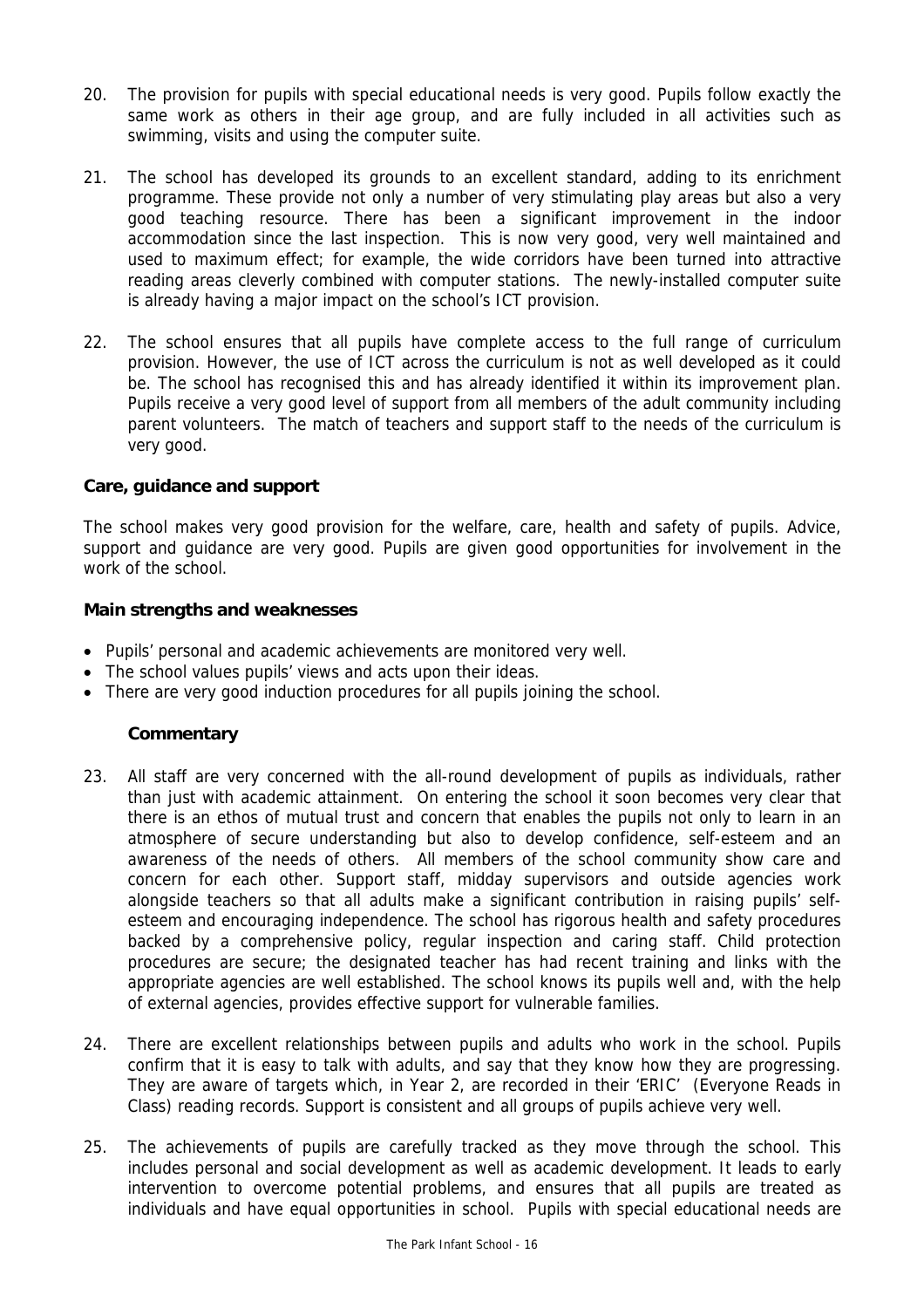very well supported and involved in school because they receive very good assistance from

teachers and highly effective learning support workers. Pupils who need specific help such as speech therapy receive regular support in school that is shared with all staff, so practice of exercises can be included on a daily basis.

- 26. Although there is no school council, pupils' views can be expressed in class councils and during circle time, as well as in informal conversations with teachers and other adults. Pupils' ideas are listened to, and, for example, have been incorporated into playground facilities and designs.
- 27. Induction arrangements are very good. All parents are seen individually prior to their children moving from the Early Years Centre. Children meet their class teacher, are shown round the school, and are given an inter-active information sheet to complete. An effective support service is provided by the school learning support worker, who holds a drop-in surgery for parents.

### **Partnership with parents, other schools and the community**

The school's partnership with parents is very good. Links with other schools are very good. Links with the community are very good.

#### **Main strengths and weaknesses**

- Parents and pupils hold very positive views of the school.
- Very good information is provided about the curriculum and pupils' progress.
- The school has close links with other local schools and colleges.
- There are wide-ranging and productive community links.

- 28. Parents expressed very positive opinions at the pre-inspection meeting and through their questionnaires. Ninety-nine per cent of parents think that their children are making good progress and this is confirmed both by the inspection and by the levels of attainment being achieved by pupils by the time they move up to junior school. A very small minority disagrees that pupils are well behaved or that children are not being bullied, but no evidence was found to validate these views.
- 29. The school has very good procedures to keep parents of pupils with special educational needs well informed about their children's attainment and achievement. Parents contribute to the regular reviews and are invited to discuss the targets in pupils' individual education plans. There is very good liaison between the Early Years Centre staff and the school's special educational needs co-ordinator, ensuring a very smooth and happy entry for the reception children.
- 30. Information about pupils' attainment and progress is very good. Annual reports contain a useful summary of curriculum coverage and a report on individual pupils' progress. Parents are effectively involved in their children's education through a series of termly meetings. Clear and frequent written communications are effective in keeping parents informed about the life of the school. Parents are invited to special assemblies. Over 60 parents and friends regularly help in school and there is excellent support for the Friends' Association which raises substantial funds for the school. Whilst the school's open-door policy leads to a productive dialogue with parents, regular formal canvassing of parents' views is not in place.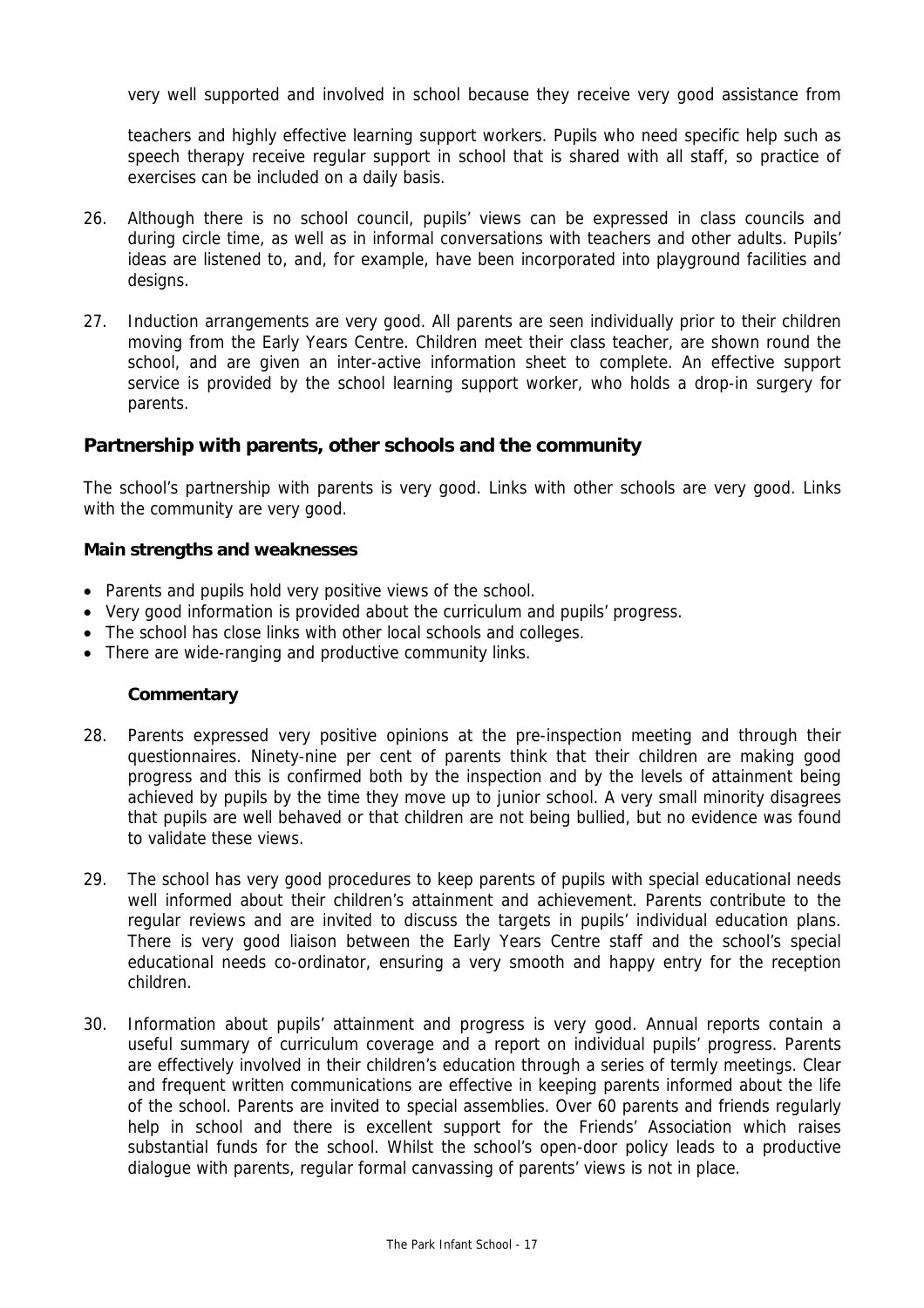31. Links with other schools and colleges are effectively managed and are beneficial for pupils. There is seamless transfer between the Early Years Centre and the school, and also between the school and the local pre-school from which a few children come. Very close links with the

junior school and a local pre-preparatory school include curriculum liaison and joint in-service training. Year 6 pupils come into school, act as 'maths buddies' and help with clubs. Work experience places are provided for childcare and teaching students from local colleges.

32. Community links are extensive. Pupils visit the elderly, sing carols at the civic service and perform at the Stroud Dance Festival. They also submit contributions to the local paper, 'Neighbourhood News', and use the local area as a learning resource. Parents benefit from counselling and family learning support, and from the provision of breakfast and after-school clubs.

## **LEADERSHIP AND MANAGEMENT**

The leadership and management of the school are very good overall. The governance of the school is very good. The leadership of the headteacher is outstanding and the management of the school is very good.

### **Main strengths and weaknesses**

- The excellent leadership provided by the headteacher.
- There is good strategic planning which reflects the school's aims.
- There is a very good team spirit and all staff are committed to raising achievement.
- The management of the provision for pupils with special educational needs is good.
- Governance is very good. The governors monitor the performance of the school particularly effectively.
- The school's finances are managed very well.

- 33. At the previous inspection, the leadership of the school was judged to be very good, and its management highly effective. The leadership and management of the school are still very good and, under the outstanding leadership of the headteacher, the school maintains its very good local reputation. The governance of the school has improved since the last inspection. The governors take an active role, are well aware of their responsibilities, and challenge the school appropriately and very effectively.
- 34. The headteacher, who has been in post a number of years, has an inspirational vision for the future direction of the school. Her vision builds on the strong aims and values of the school and the maintenance of high standards. All the staff are committed to an approach that involves the teaching of a broad curriculum which enables pupils to leave the school as wellrounded individuals. The school's policy for racial equality is monitored effectively by the school and governors. The school is not complacent in its approach and constantly challenges itself to do better. Careful monitoring is carried out to ensure all pupils are achieving their full potential. The school aims for the highest possible results. The school carries out regular and extensive self-evaluation and monitoring. This includes regular high quality observations of teaching and learning in all areas by the headteacher, senior management team and subject leaders. This identifies appropriate strengths and areas requiring improvement and has a positive impact on standards, as the consistently good results, compared with those of similar schools, show.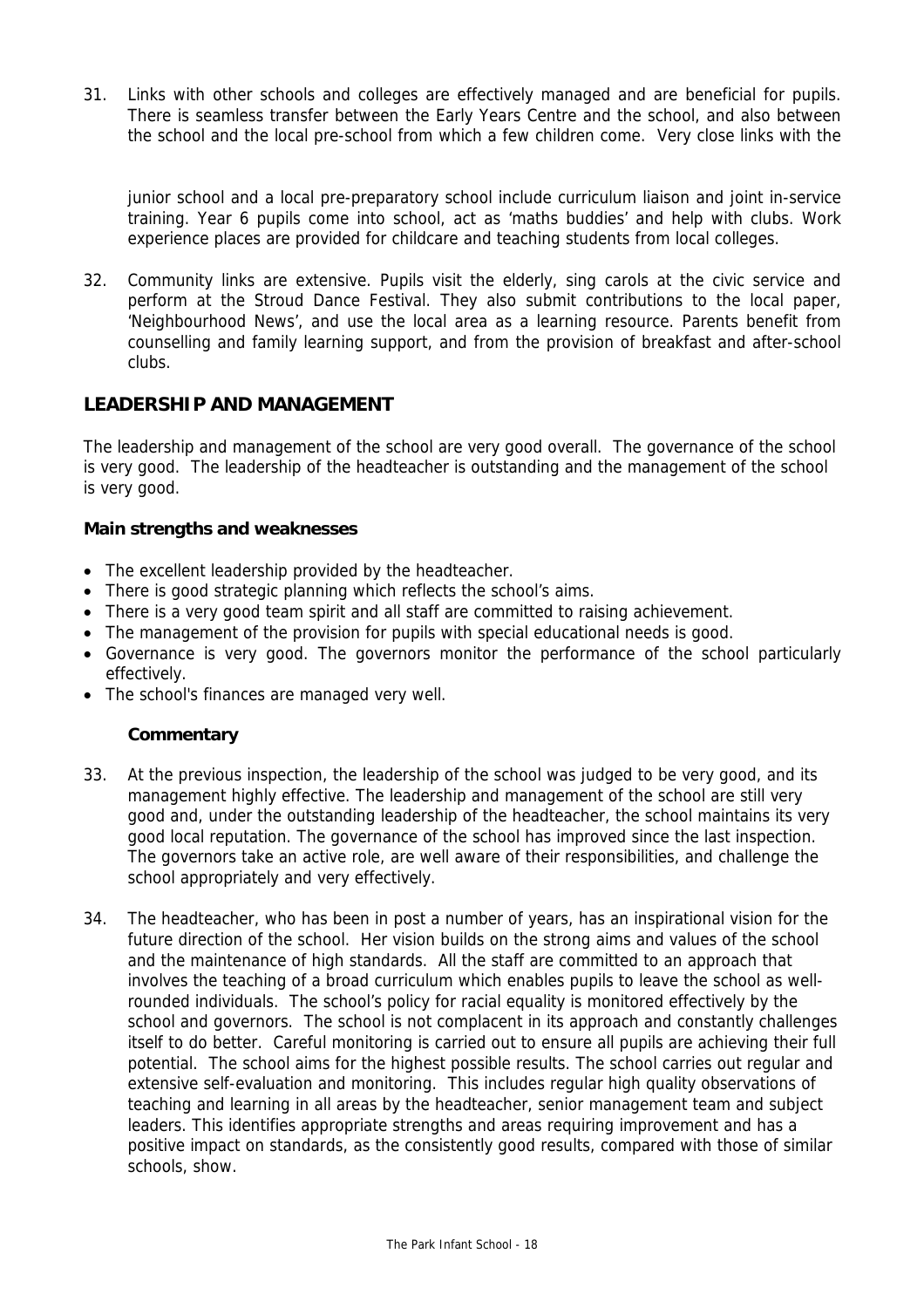- 35. Subject leaders carry out their responsibilities well. They are conscientious and have a very good understanding of what their roles entail. Monitoring of planning, pupils' work and classroom practice is carried out regularly. Good use is made of subject leaders' skills and, where these require updating or improving, training is provided to enable them to fulfil their roles as effectively as possible. As a result, they provide good quality advice to colleagues. The school welcomes input from other sources and involves various educational groups and visitors to help improve its provision further. It seizes every opportunity to apply for additional funding in order to help the pupils' learning.
- 36. The leadership and management of special educational needs are very good. The special educational needs co-ordinator has achieved a good deal since taking up her duties in April 2004. She has already organised and updated all the required documentation efficiently. She has arranged to complete joint lesson observations with the educational psychologist in December 2004. In the meantime, the special educational needs governor has considerable expertise and is highly effective and efficient in monitoring the special needs provision.
- 37. There are good induction procedures for newly qualified teachers and all new teachers to ensure they settle quickly and soon learn how things work. They are supported well in their professional development to enable them to achieve their potential.
- 38. The governors are highly effective and fulfil their statutory duties. The impact of the governors on the school has improved considerably. Governors demonstrate a good understanding of the many strengths of the school, including its ethos. Governors talk about the importance of the partnership between the school and its immediate community of parents, advisers and friends. They feel that one of the reasons for the school's success is its consistency of approach. They believe that the proof of this is clear in the way the school's ethos is translated into practice in class, in the playground and throughout the school. They help to shape the overall direction of the school effectively, for example through contributing to and reviewing the improvement plan. In addition, some visit the school regularly in order to monitor the quality of the education provided and report back to the governing body. All governors are very supportive and have a good understanding of their role as 'critical friends'.
- 39. The school's approach to strategic planning is strong. There is a detailed improvement plan, which emphasises the commitment to raising standards still further in all aspects of school life. Particularly good use is made of available information to evaluate the quality of the school's work. This includes results from national and other tests and regular classroom assessment, as well as the monitoring of teaching and analyses of pupils' work and of the outcomes of annual surveys of parents' views.
- 40. The school improvement plan is linked closely to the school's finances. This ensures that evaluations are made on the extent to which all pupils benefit from targeted spending in the curriculum. The finances are managed in an exemplary manner by the school's administrative officer. She is very experienced and exercises highly effective day-to-day budgetary control. The financial planning is very well organised. Although a large surplus was identified at the end of 2002/3 these funds had already been allocated to supplement major new equipment purchases for the school. The headteacher and members of the governing body use the four principles of compare, challenge, consult and compete very well to ensure that the school provides best value in its educational provision. All elements of the school's spending are evaluated to ensure that the most economic, effective and efficient education and support are provided for the pupils in its charge. All spending decisions are considered carefully, the school continues to perform well and, consequently, still provides very good value for money.

## **Financial information**

# **Financial information for the year April 2003 to March 2004.**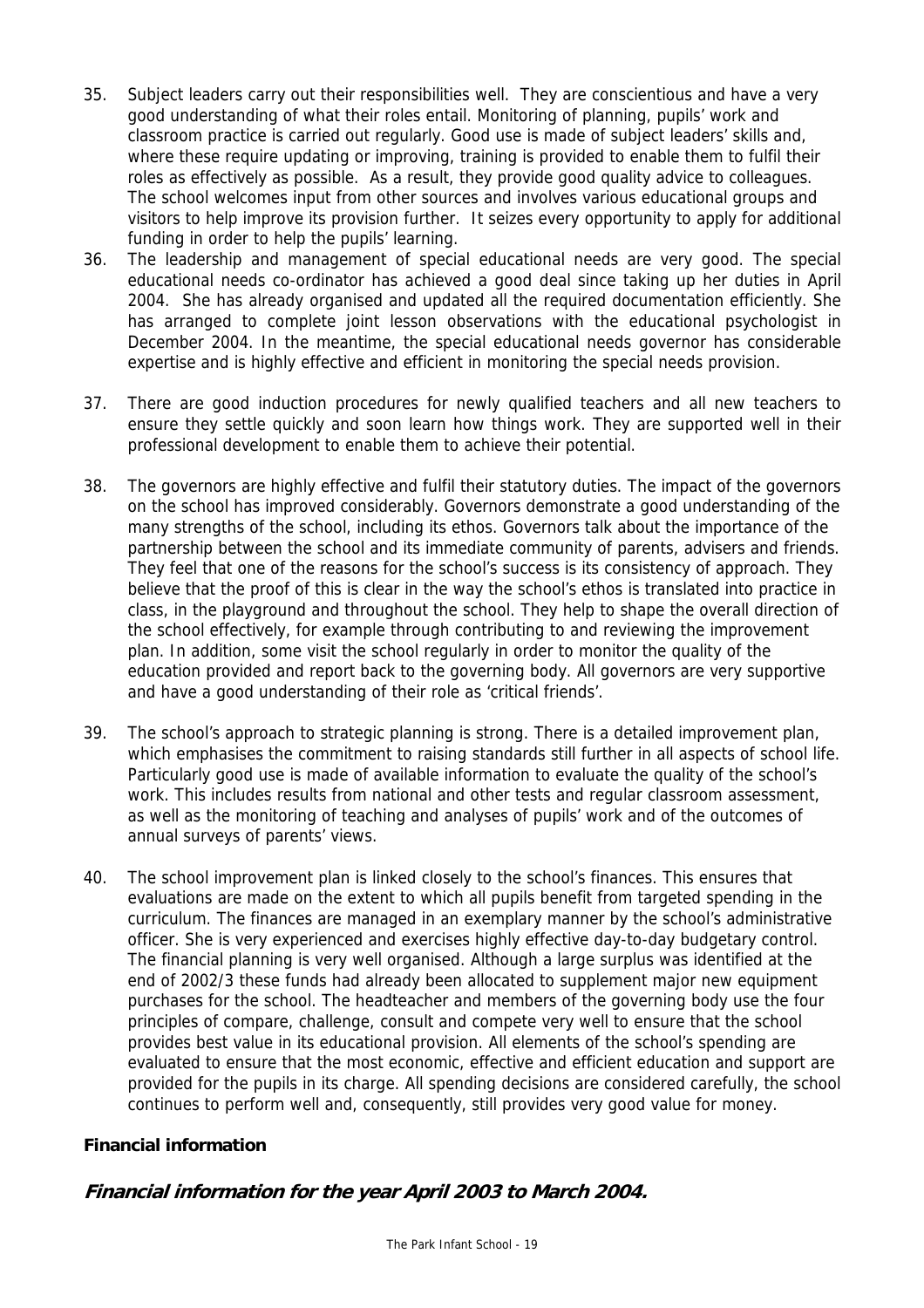| Income and expenditure (£) |         | Balances (£)                           |
|----------------------------|---------|----------------------------------------|
| Total income               | 491,869 | Balance from previous year             |
| Total expenditure          | 536,150 | Balance carried forward to the<br>next |
| Expenditure per pupil      | 3,063   |                                        |

| ncome and expenditure (£) |         | Balances (£)                           |        |  |
|---------------------------|---------|----------------------------------------|--------|--|
| Total income              | 491,869 | Balance from previous year             | 88,580 |  |
| tal expenditure           | 536,150 | Balance carried forward to the<br>next | 30,151 |  |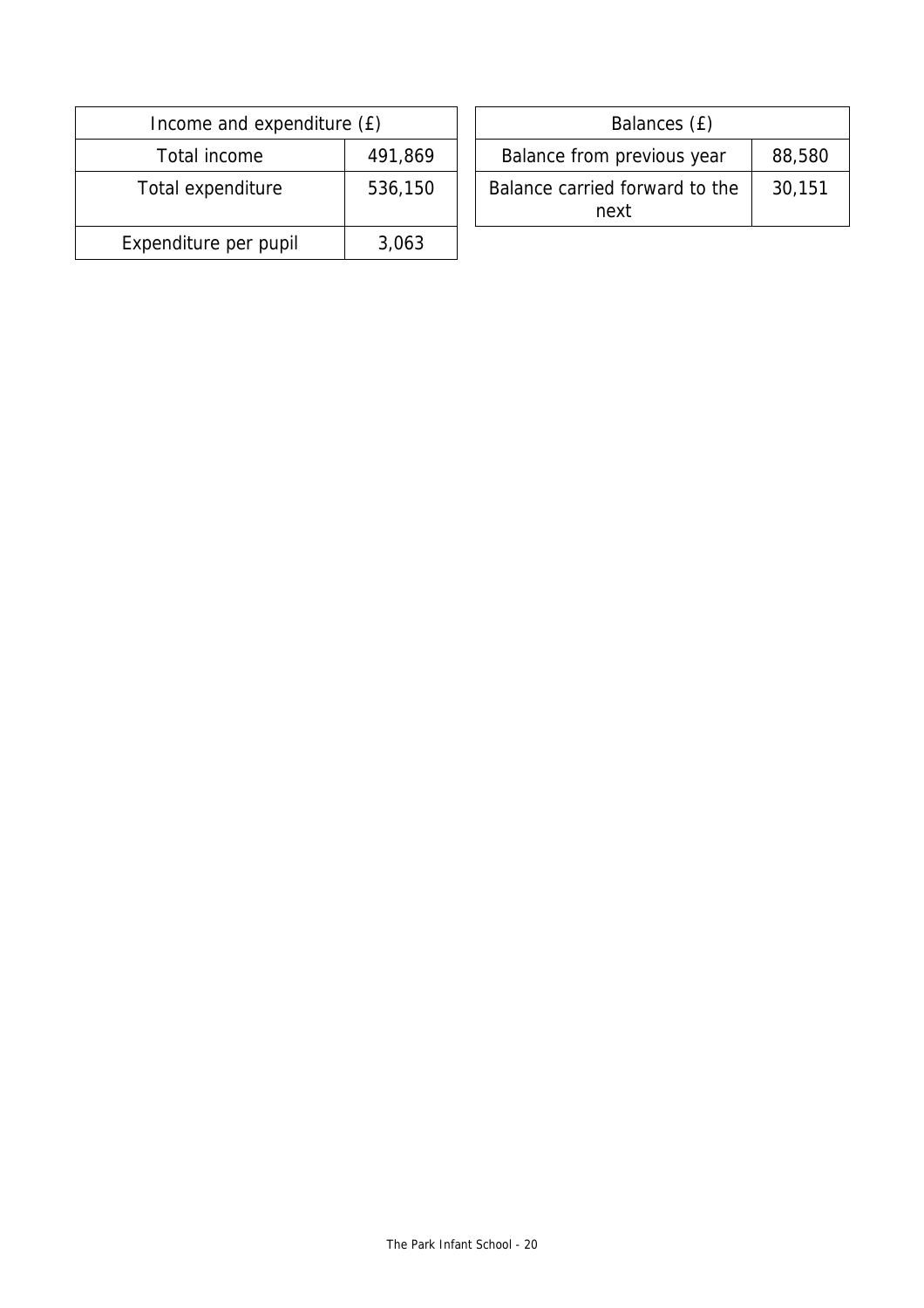# **PART C: THE QUALITY OF EDUCATION IN AREAS OF LEARNING SUBJECTS**

## **AREAS OF LEARNING IN THE FOUNDATION STAGE**

Provision for pupils in the Reception classes is **very good** overall.

Children enter the Reception classes in the September following their fourth birthday. Nearly all the children have attended the Early Years Centre at the school, although a few come from other local pre-schools. The attainment of children on entry to the school is generally below average although there is a wide range within this. The children in the Reception classes learn highly effectively and achieve very well, because a wide range of exciting and interesting activities are provided for them. This reflects the position at the last inspection. The teaching is very good and shows a good understanding of the needs of children of this age, and the support provided by the trained assistants is of high quality. The curriculum is exciting and innovative and matches the six areas of learning for this age very well. Pupils with special educational needs receive well-targeted support, carefully matched to their own capabilities. There is very good leadership and management of the Foundation Stage. Teaching time is well organised and there is very good monitoring of pupils' progress and good record-keeping which is building up into a comprehensive record of achievement. The accommodation for the pupils is good and has a good outside area where pupils can pursue curriculum activities as well as ride on a range of wheeled vehicles and use play equipment.

## **PERSONAL, SOCIAL AND EMOTIONAL DEVELOPMENT**

Provision in personal, social and emotional development is **very good**.

#### **Main strengths and weaknesses**

- Children achieve well and are self-confident because of the good organisation and wellestablished classroom routines.
- Very good relationships are evident, which make the children feel secure and cared for.

### **Commentary**

41. When pupils enter the school most have sound personal and social skills. They make very good progress because they are taught very well. Most will meet and some are likely to exceed the early learning goals by the time they reach Year 1. The staff build well on preschool experiences. The children respond well to daily routines with which they are fully at home. They know exactly what to do on entering school, and are very familiar with the routines for taking the register and getting ready for play, milk and lunch times. They relate well to one another and show concern and care where appropriate. There is a good variety of activities that ensures children are purposefully employed and move confidently from task to task. Children work very well together in small groups and with members of staff. Adults work constructively with the children, helping them to take turns and encouraging sharing. Adults provide good role models and children respond positively to the care shown towards them. Children make very good progress and work independently, unsupervised, maintaining their concentration very well. When working as a class group, children are expected to take turns, put up their hands when answering questions, and listen carefully to each other. Behaviour is very good and children are kind and courteous to each other.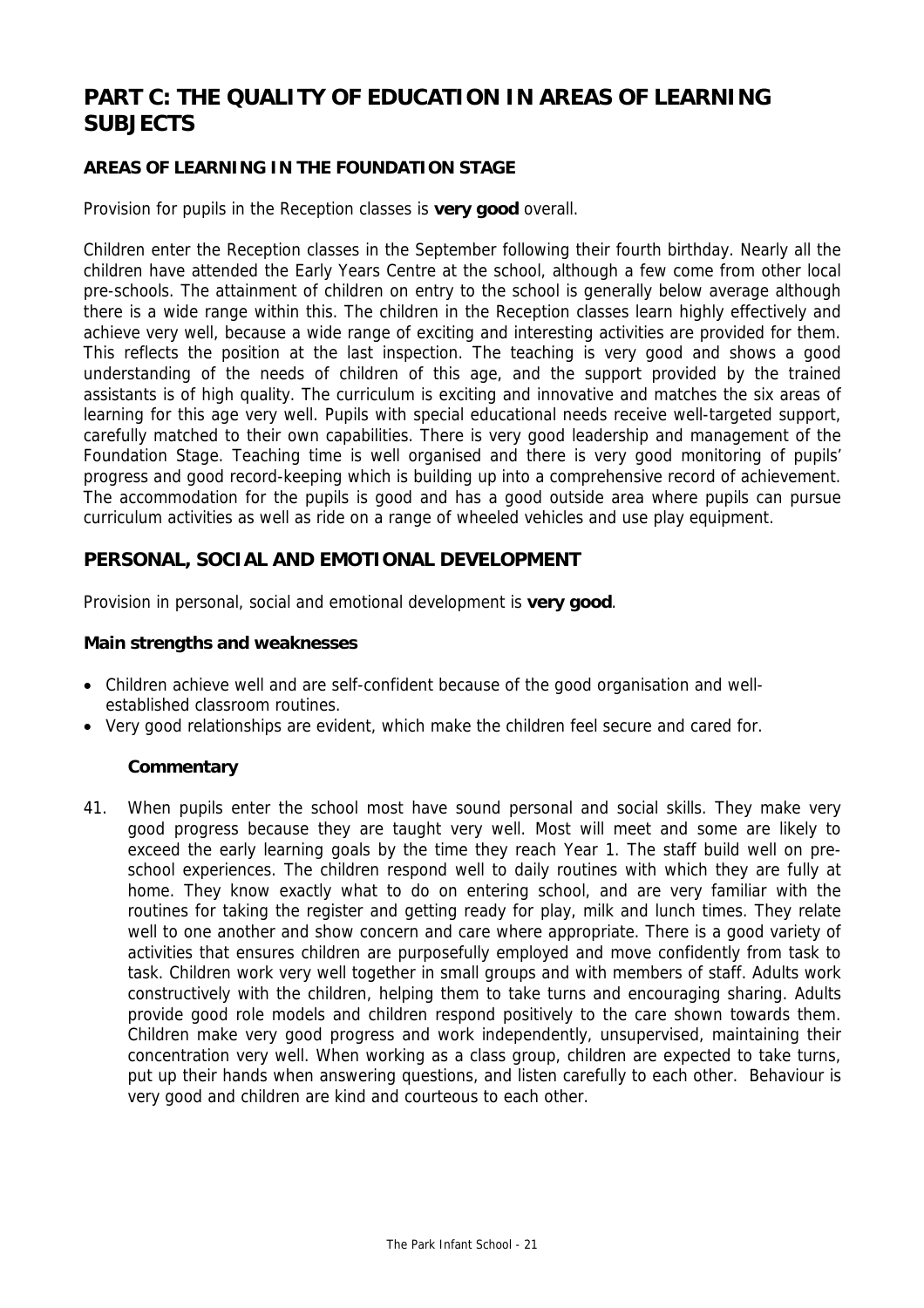# **COMMUNICATION, LANGUAGE AND LITERACY**

Provision in communication, language and literacy is **very good**.

### **Main strengths and weaknesses**

- The school's practice of having two 'literacy days' each week has a positive impact on children's learning.
- Teachers plan and organise activities well so that the children can practise and develop a full range of skills.
- Adults' skilled interaction with the children ensures that they learn to reason and use language with increasing expertise to tell, explain and describe.

### **Commentary**

- 42. Teaching is very good in this area and motivates and inspires the children, so that they learn very effectively. The school has two days each week linked to children's language development. All tasks are linked to this and to the topic and letter for the week. The benefit of this approach was very evident during the inspection when the letter for the week was 't', and the children all brought their own teddies to school. During the day, children listened to teddy stories, made toast for teddy, counted teddies in the bed and practised making teddy shopping lists. They practised the letter 't' in their activity books creating beautiful collage teddy bear pictures alongside. The activities provided children with a rich reinforcement of the learning intentions which they regarded as fun.
- 43. Children are becoming more confident speakers and listeners. Some can recognise most letters and they are learning their letter sounds well. Few can already read, although a minority sounds out simple words confidently. They are learning correct letter formation and have many opportunities to practise. Many children are likely to meet the learning goals required for this area, but a significant minority will not, by the time they reach Year 1. Teaching is very good and children achieve well because they are given a wide range of activities to develop their speaking, listening and early reading and writing skills. Whole-group sessions ensure that pupils learn to listen carefully. They answer questions, and are encouraged to do so in full sentences, although some still struggle with this. When they work in small groups, adults take every opportunity to encourage the children to talk, ask questions for themselves and generally increase their vocabulary. For example, when making teddies' toast, the children were asked what they used to eat the toast and where the toast went. This all provided useful reinforcement of words beginning with 't' as well as reinforcing children's knowledge.

### **MATHEMATICAL DEVELOPMENT**

Provision in mathematical development is **very good**.

#### **Main strengths and weaknesses**

- On 'numeracy days' a wide range of activities is provided which motivates and interests the children.
- The quality of teaching and learning is very good.

### **Commentary**

44. Children achieve very well and by the end of the school year, most are likely to meet the expected levels in their mathematical development. Standards have been maintained since the last inspection. As in literacy, there are two 'numeracy days' each week when children enjoy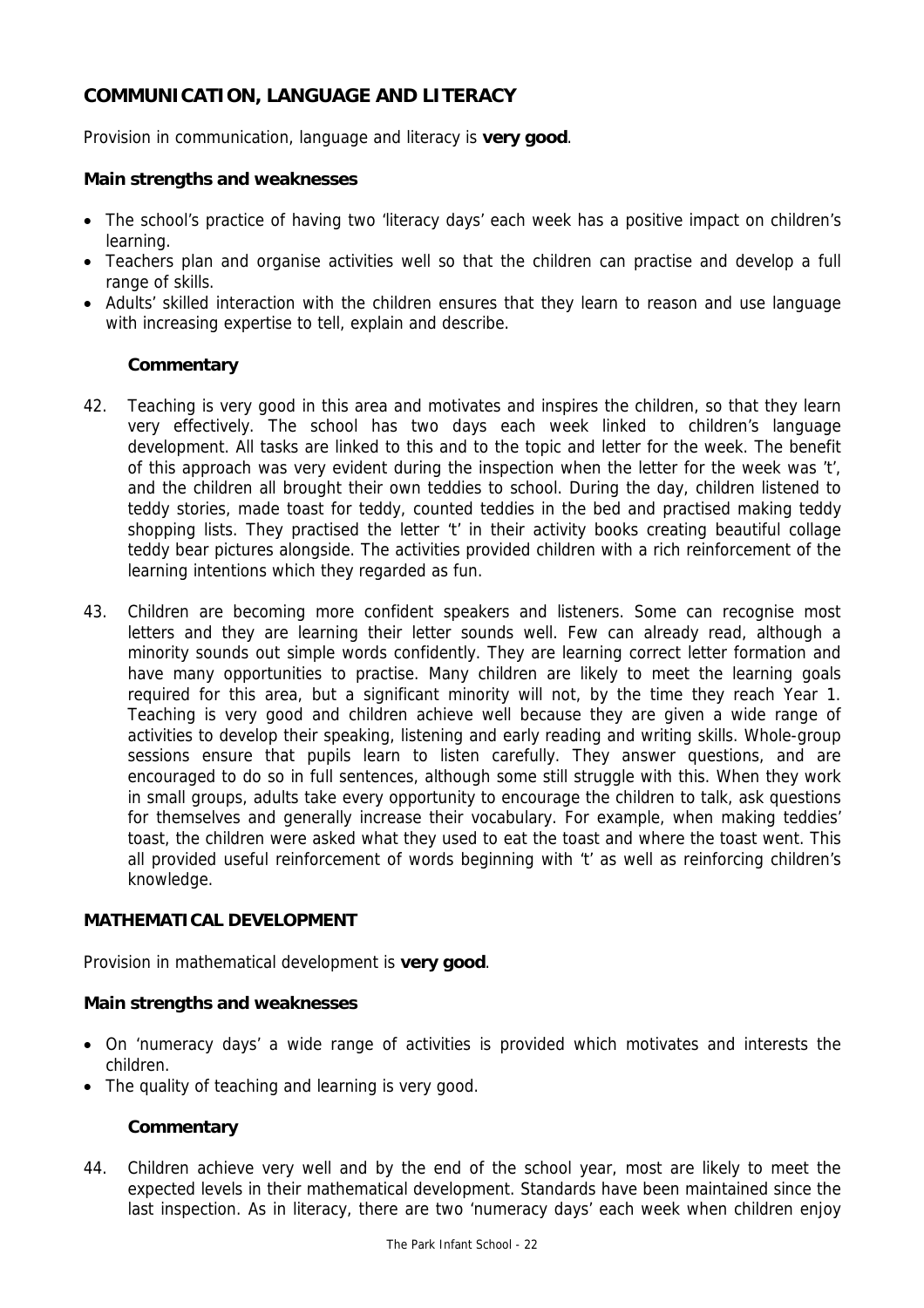mathematical activities linked to the class topic. Children learn effectively because the teaching is very good and learning is made lively and interesting. They sing the song 'ten in the bed' while individual children show their teddies falling out of bed. They play counting games using teddies and create repeating patterns for teddies' quilt using teddy stamps. Most of the children can count to ten and some count beyond that. The teachers encourage children to scribe the number in the air so that they get used to the shape of the digits. Children are achieving well because teachers prepare thoroughly and provide a good range of stimulating activities. They give clear explanations and encourage independence and mature behaviour. They interact well with children, as do other adults in the classroom. A brisk pace is maintained and supplementary, more challenging, activities are provided to extend each group.

# **KNOWLEDGE AND UNDERSTANDING OF THE WORLD**

Provision in knowledge and understanding of the world is **very good**.

### **Main strengths and weaknesses**

- The teacher provides a wide range of activities in order to develop pupils' knowledge of the world around them.
- Children's computer skills are developed well.
- Pupils are taught to observe carefully in order to learn about their environment.

## **Commentary**

- 45. The quality of teaching and learning in this area is good and children are on course to meet the early learning goals by the end of this year. This reflects the position at the last inspection. Activities linked to topics, such as the current one on teddy bears, develop children's understanding and enable them to achieve well. In addition, the teachers provide a range of other activities which stimulate the senses and interest the children. A 'discovery cave' which incorporated reflective objects, revolving 'light balls' and multi-sensory equipment fascinated the children, encouraged them to experiment with new vocabulary and created a real sense of awe and wonder.
- 46. Timetabled sessions in the new computer suite benefit the children greatly. Most children are developing good computer skills. They remember how to log on and most achieve this independently. Most manipulate and control the mouse effectively to click and drag objects across the screen. There is very good interaction between adults and children, with lots of encouragement and praise which motivate and encourage the children to do well. The school makes appropriate provision for the teaching of religious education in the Foundation Stage.

### **PHYSICAL DEVELOPMENT**

Provision in physical development is **good**.

### **Main strengths and weaknesses**

- Children achieve well.
- The quality of teaching and learning is good.

### **Commentary**

47. Children achieve well in this area of learning and by the end of the Reception year the vast majority will meet the expectations of the early learning goals. Standards are in line with those expected and have been maintained since the last inspection. The quality of teaching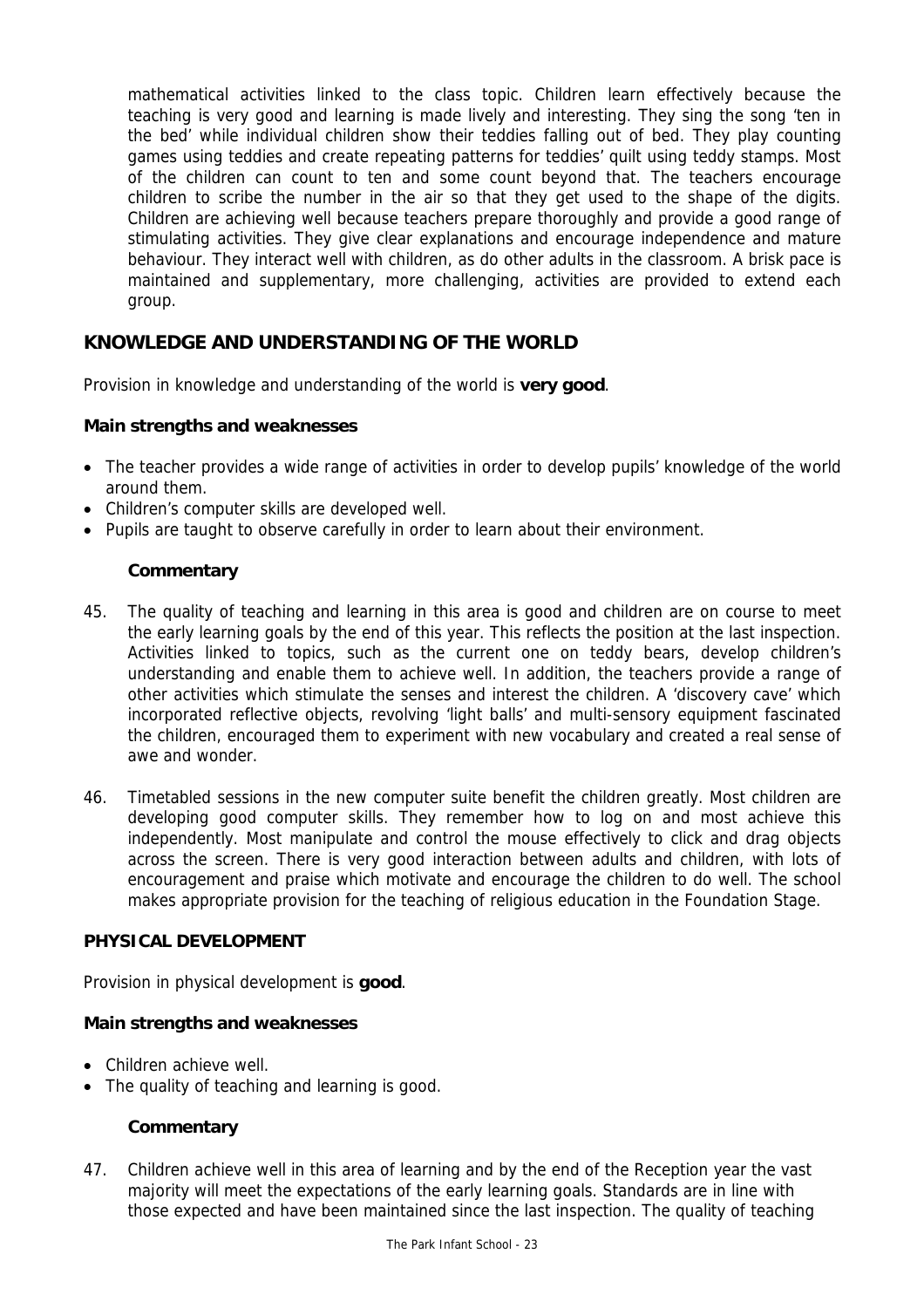and learning is good because sessions are well planned and teachers use clear explanations, which the children understand. The activities provided are interesting and this encourages children to be imaginative; for instance, they stretch and shake out in a good warm up, and are gaining a good awareness of space as they move around the room in a range of ways – travelling on different parts of the body and changing direction. They watch the performance of others patiently and use this as a model to improve their own movements. Children have mature attitudes for their age and show good levels of independence when putting on their socks and fastening their shoes. Pupils have plenty of opportunities to develop their fine coordination skills through using scissors, pencils and painting tools. Outside they climb apparatus confidently and control a wide range of wheeled toys competently.

# **CREATIVE DEVELOPMENT**

48. It is not possible to make an overall judgement on provision or teaching as no lessons were observed in this area. However, from planning and the work on display it is evident that children's creative development is planned for appropriately and pupils have ample opportunities for painting and experimenting with a range of modelling materials. In addition, the role-play area provides opportunities for pupils to use their imagination and act out situations. Pupils enjoy making music and sing tunefully in class, maintaining a good sense of rhythm.

### **SUBJECTS IN KEY STAGES 1 AND 2**

#### **ENGLISH**

Provision in English is **very good**.

#### **Main strengths and weaknesses**

- By the end of Year 2, standards in speaking and listening, reading and writing are above average, and all pupils achieve very well.
- Teaching and learning are very good overall.
- The subject is very well led and managed.
- Assessment procedures are very good, and are used very well.
- Pupils listen very well, and their excellent attitudes towards learning contribute very positively to their attainment.
- There is insufficient evidence of pupils' writing in displays around the school at this time.

- 49. The high standards identified at the previous inspection have been maintained. All pupils, including those with special educational needs, are achieving very well, having joined the school with below average attainment. In the latest national tests, standards in reading and writing were above average, and the proportion of pupils attaining the expected level was well above average. In the previous year, writing was well above average. This year, reading has improved slightly, and writing is above average. This is due to fewer pupils attaining the higher level. In comparison with similar schools, standards are above average. Standards seen during the inspection indicate that it is likely that pupils will attain at least above average standards in both reading and writing at the end of Year 2. Boys' attainment is well above the national median for boys in reading and in writing. Against the national trend, boys do better than girls. This is due to the school successfully targeting boys' interests and adapting the curriculum towards their needs.
- 50. Standards in speaking and listening are above average by the end of Year 2. Teachers create many opportunities to develop pupils' oral skills, and the strategy of encouraging 'talking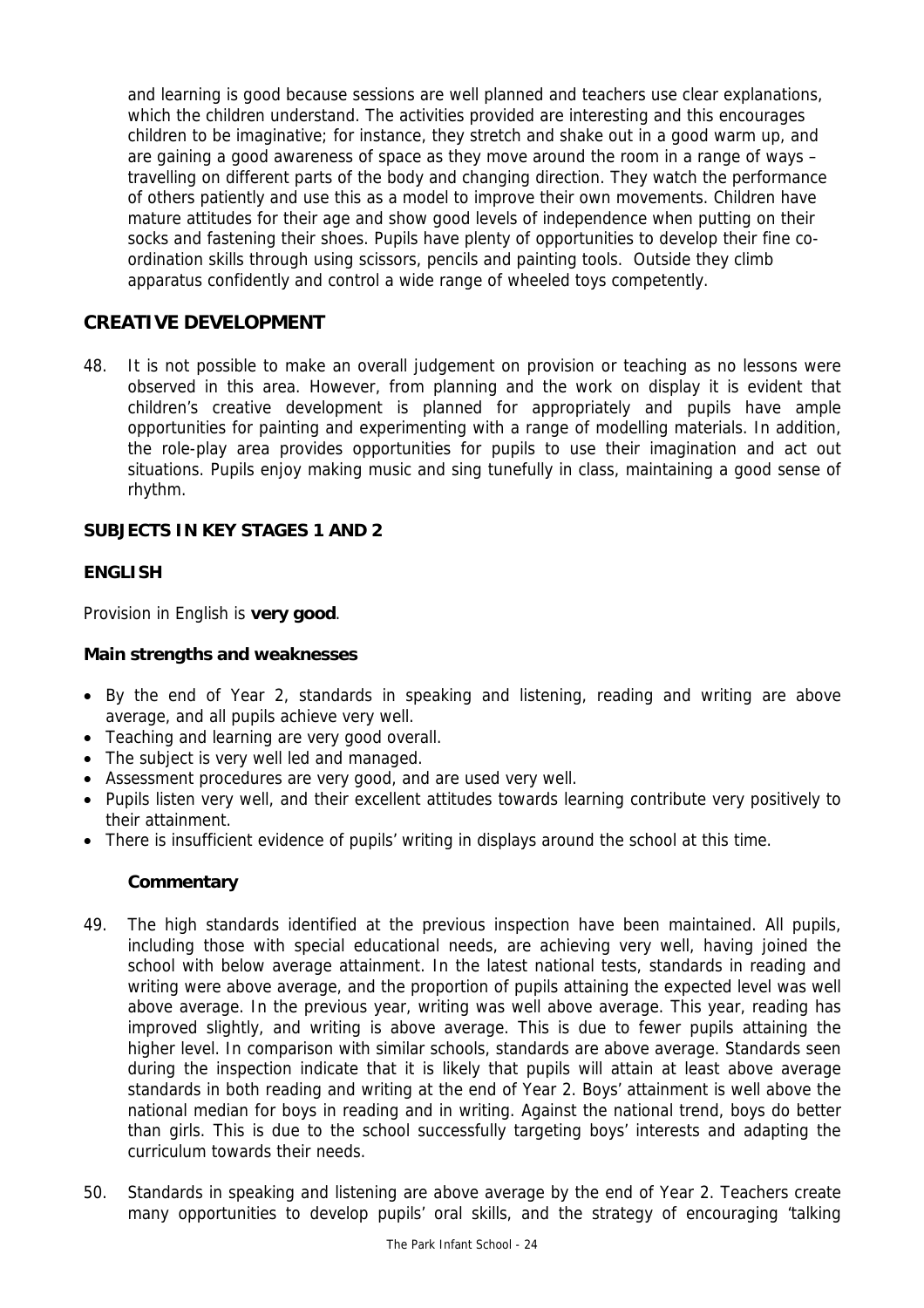partners' across the curriculum is helping to raise standards. The pupils' excellent attitudes towards each other ensure that all are very good listeners. Pupils are articulate and confident, and well able to express personal views. Good opportunities are taken to develop speaking skills in assemblies, and in plenary sessions at the end of lessons.

- 51. Standards in reading have risen consistently for the last four years. The school's teaching of phonics through a structured programme has helped significantly with the development of reading and spelling skills. Pupils clearly enjoy reading and use a variety of strategies to help themselves. The use of 'reading buddies', the fact that teachers choose books for pupils to ensure they are sufficiently challenging, and the effective use of home/school reading diaries all contribute significantly to the raising of standards.
- 52. Standards in writing are above average at the end of Year 2. One Year 2 class had written an autumn poem together with very careful choice of vocabulary and very good understanding of rhyme and rhythm. In their sequencing of events when describing a walk up Doverow Hill, Year 2 pupils use appropriate vocabulary such as 'first…then…next…and finally'. They show a good grasp of basic punctuation and are competent users of direct speech. Year 1 pupils have a very good understanding of the use of capital letters and full stops. The presentation of pupils' work is generally good. Handwriting is neat and generally of uniform size. Most pupils take pride in their work. Pupils make good use of the writing checklists in the front of their exercise books. Standards of spelling are above average due to the school's very positive approach to the teaching of spelling through a recognised scheme.
- 53. Teaching and learning are very good overall. The National Literacy Strategy is used well by teachers in their planning, and care is taken to plan for pupils of different levels of attainment. Pupils with special educational needs learn equally well within the classroom. All teachers make good use of open-ended questions, challenging pupils to reply in full sentences. In an excellent lesson, the teacher motivated pupils through the imaginative use of a hand puppet, made frequent use of speaking partners throughout the lesson, and continually challenged pupils to work even harder. Teachers' abilities to engage and encourage pupils, and to ensure very high standards of conduct, are excellent. Good use was made of ICT in a Year 2 lesson to help a small group of lower-attaining pupils improve their vocabulary, replacing 'went' words with, 'scampered', 'crept' and 'skipped'. Assessment in class, and regular termly testing, are used well to improve planning and identify areas in need of development, such as speaking and listening and the attainment of boys. Marking is generally helpful, and targets are set, enabling pupils to have a good understanding of what they should do to improve.
- 54. Leadership and management of the subject are very good. The subject co-ordinator monitors pupils' work and teachers' lessons and has a close overview of the subject. There is very good provision for the subject in classrooms where teachers create areas for reading and writing, and many displays inform pupils of new learning, with lists of new vocabulary, phonemes, and general grammar. However, there is insufficient evidence of pupils' writing being celebrated in displays around the school. The subject is well supported by an improved and wellresourced library area, and by readings, drama and role-play in assemblies. At the 'bookworm' club, pupils were observed happily putting recipes they had just read into practical use!

### **Language and literacy across the curriculum**

55. Teachers show very good awareness of the need to develop pupils' literacy skills across all areas of the curriculum. Pupils write extended pieces in religious education and science, recording results in their own words, rather than completing worksheets. Other good examples of literacy were seen in history, with Year 2 pupils writing about the Great Fire of London; in geography, where an outdoor walk resulted in pupils writing a carefully sequenced account of the day; and in design and technology, where pupils listed their needs, described what they were doing and evaluated their work on completion.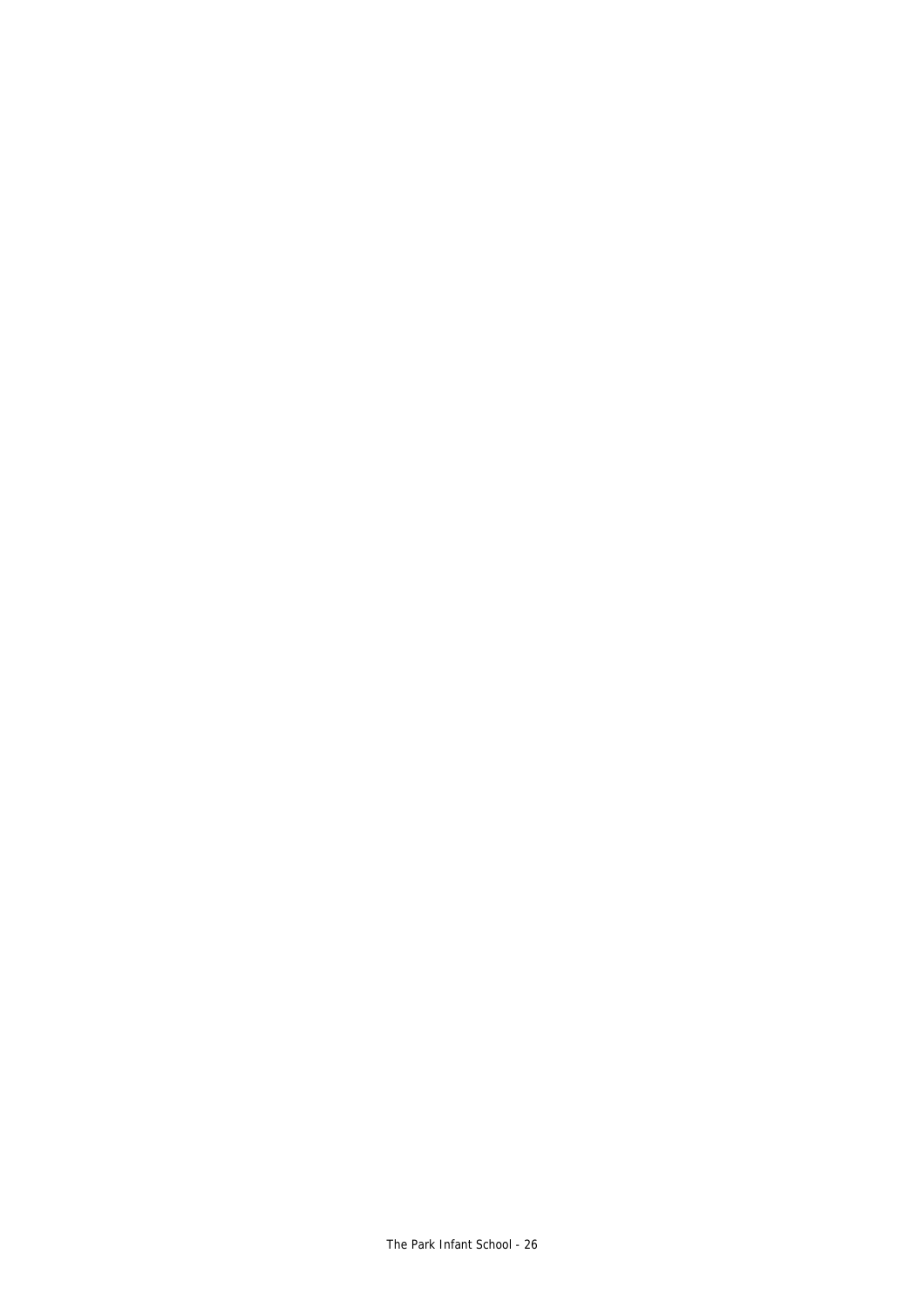# **MATHEMATICS**

Provision in mathematics is **very good**.

### **Main strengths and weaknesses**

- Teaching is very good.
- Support for pupils in the classroom is very good.
- Assessment is very good.
- Subject management is very good.
- Provision for the use of ICT within the subject needs further development.

## **Commentary**

- 56. Results of this year's National Curriculum tests show attainment at the end of Year 2 to be above the national average and above that of pupils in similar schools. Pupils currently in Year 2 are on course to achieve standards that are above those expected nationally. In relation to their prior attainment, they are achieving very well.
- 57. Pupils of all levels of ability are making very good progress because of the very good teaching that they experience and their very positive attitudes towards the subject. They clearly enjoy what they are doing and are very well behaved and respond very well to their teachers. The quality of teaching and learning is very good. In their lessons, teachers use a range of different methods to maintain the interest of their pupils; for example, the use of a puppet, teddy bears and, in one class, two purses raised interest levels and focused their attention. Teachers ensure that their pupils are subjected to a good, but realistic, level of challenge in all their work within the subject. Teachers use praise well and show concern for the development of self-esteem and general confidence in their pupils. The resources used and the work set during lessons are well matched to the planned objectives. Teachers ensure that all pupils are fully included in lessons; for example, they do not just rely on those with their hands up to answer questions. Pupils with special educational needs are given a very good level of individual and small group support during lessons.
- 58. The very high standard of subject management has ensured that assessment procedures are used to very good effect in ensuring that pupils receive the help they need to succeed. Assessment is also used very well to set individual targets and as a basis for the composition of small groups such as the 'Number Crunchers' in Year 1. Pupils in Year 2 who are experiencing difficulties are given the opportunity to work in groups where the pace of lessons can be more closely adjusted to their individual needs. No gifted and talented pupils have been identified within the subject but the school is very well aware of the individual capabilities of its pupils.
- 59. Development opportunities are always under review and the school constantly seeks to improve its provision within the subject. This is particularly true of the use of ICT, an area that the school has recognised and is reviewing. Help has been sought with this from various areas of expertise; for example, a successful application for a grant has enabled the school to access expert help in implementing the use of ICT within mathematics.

### **Mathematics across the curriculum**

60. The school has focused much attention on developing numeracy skills across the curriculum, with a good degree of success. There are numerous examples of mathematics being used very effectively in other subjects. Despite the need to develop the use of ICT within the subject, pupils have produced some very good examples of computer-generated graphs based on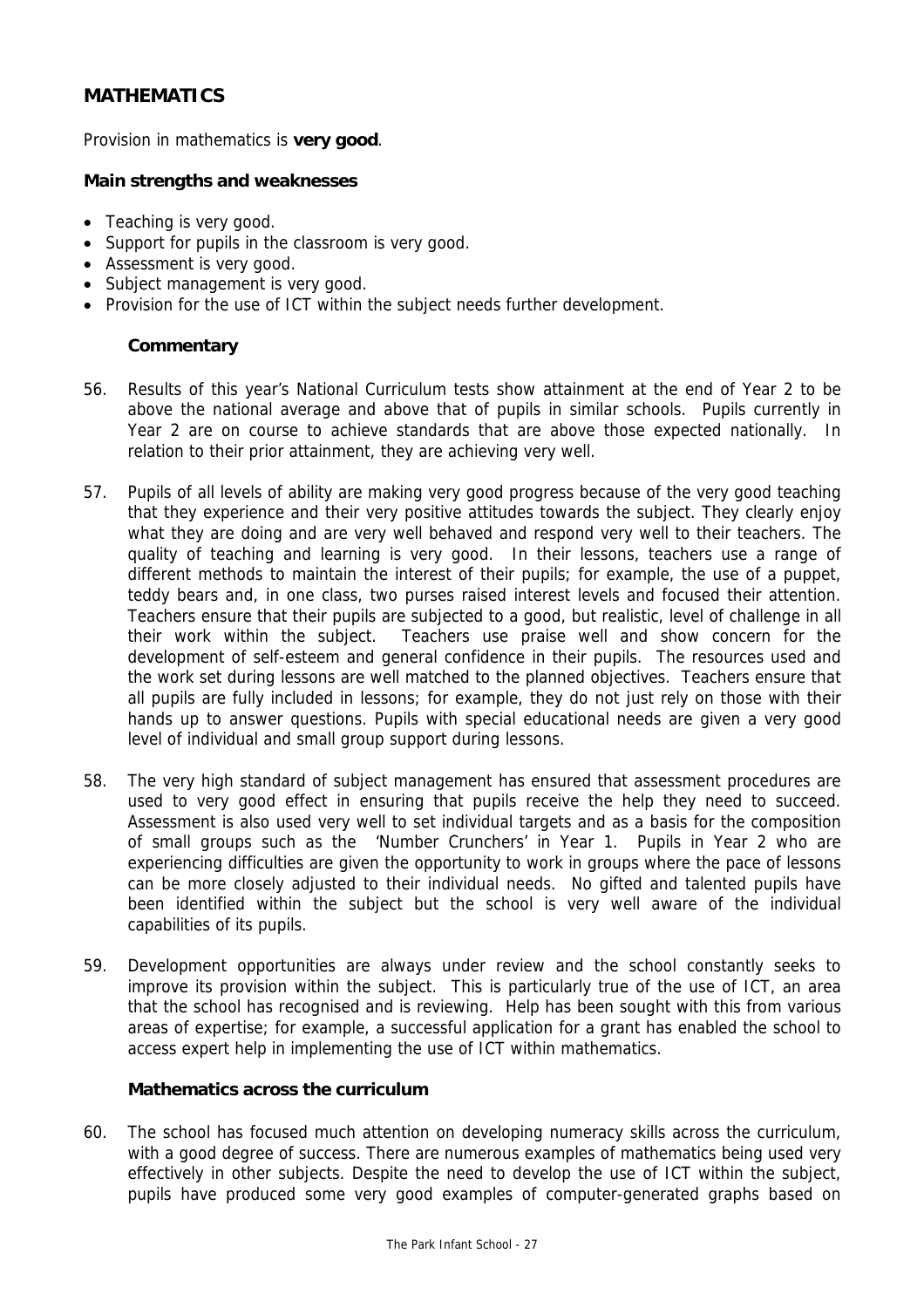information gathered during a survey of local traffic. In a link to geography, the pupils produced graphs showing how they travel to school. There is good evidence that opportunities are purposefully planned, rather than incidental.

## **SCIENCE**

Provision in science is **very good**.

#### **Main strengths and weaknesses**

- There is a very good focus on developing and extending pupils' investigative skills.
- Very good use is made of pupils' literacy skills to record their science work.
- Teachers are very skilled at ensuring pupils understand specific scientific vocabulary.
- Insufficient use is made of ICT in science lessons.

#### **Commentary**

- 61. Standards attained by the current Year 2 pupils are above average and achievement is very good. No significant difference is noted between the attainment of boys and girls. Pupils with special educational needs achieve very well in relation to their ability because of the high quality support they receive in lessons. In the 2004 teacher assessments, all pupils attained the expected level with over half of the pupils attaining the higher level. This represents very good achievement. Standards have risen since the last inspection.
- 62. The quality of teaching is very good and, as a result, pupils' achievement and learning are very good. Teachers in all classes teach science with a high proportion of practical and investigative activities, which have a clear focus in teachers' very detailed planning. As a result, pupils are developing a very good understanding of living things, materials, forces and light and sound. They are successfully learning to predict what might happen when they investigate and to explain why things happen in their results. Teachers plan exciting activities, such as investigating sources of light in a dark place, which capture pupils' interest so that they are keen and very enthusiastic about science. In discussions, Year 2 pupils recalled, with obvious enjoyment, bringing their bikes to school when learning about forces.
- 63. Teachers and learning support workers provide very good support for pupils with special educational needs. They are skilled at keeping pupils with special needs interested and motivated by asking and clarifying questions to make them think. As a result, these pupils achieve very well in their science work. Teachers work very hard to make sure the correct scientific vocabulary is used in lessons and that pupils understand what the words mean and put them into context. This accelerates pupils' learning. Pupils record their science work neatly and carefully in their own words, thus having very good opportunities to practise their literacy skills.
- 64. The co-ordinator provides very good leadership and management. She has developed a very clear and effective action plan, which is clearly focused on raising pupils' attainment and achievement even further. Monitoring of teaching and learning is in place and teachers receive valuable feedback on their lessons.
- 65. There is scope for pupils to use their ICT skills more in science lessons. The excellent outdoor facilities are used very effectively. There has been a very good improvement in science since the last inspection.

## **INFORMATION AND COMMUNICATION TECHNOLOGY**

The provision in information and communication technology (ICT) is **good**.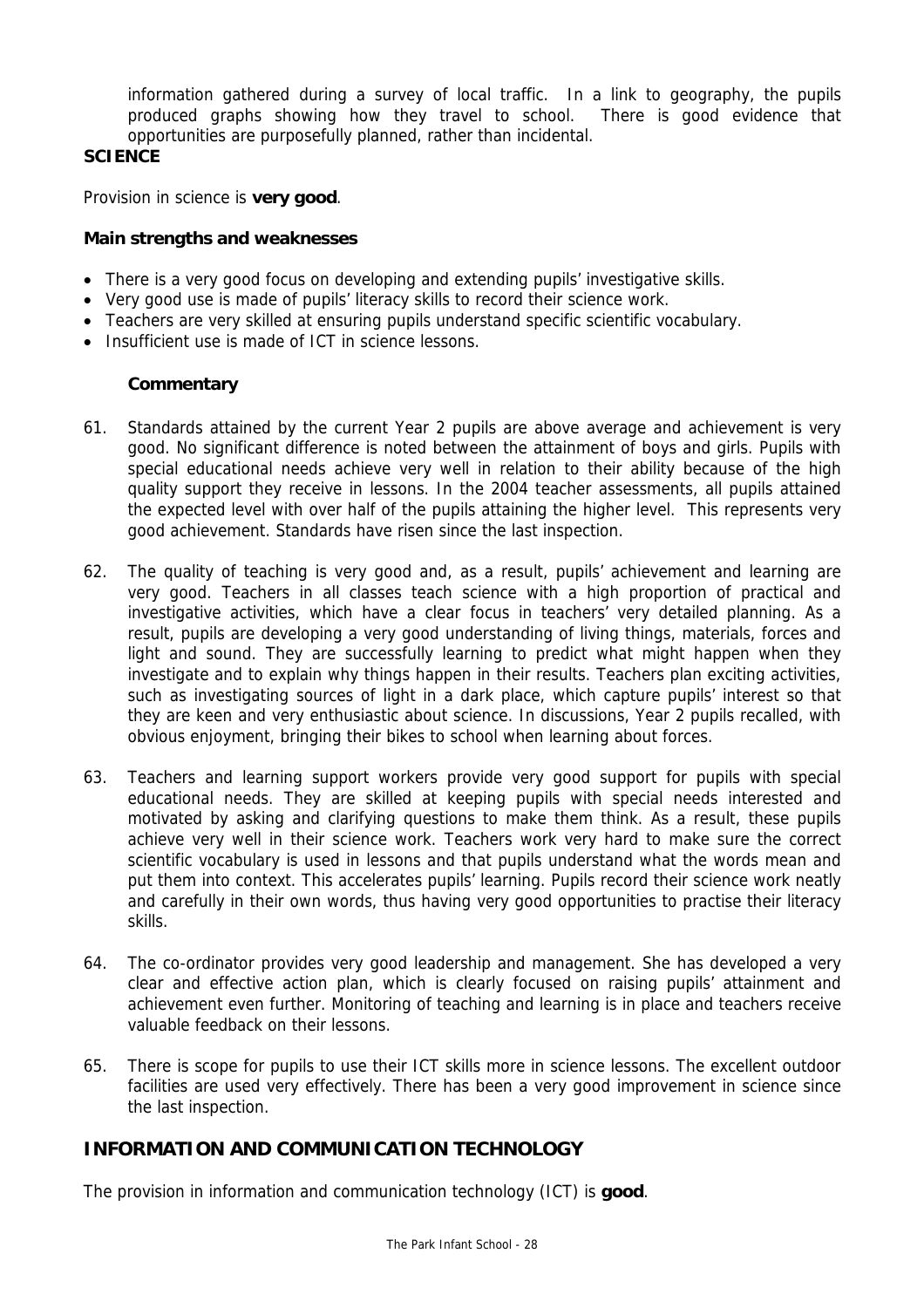### **Main strengths and weaknesses**

- The ICT suite is having a positive impact on the development of the subject.
- Teaching is very good overall.
- The pupils demonstrate a high level of interest.
- There is a good level of overall management and a determination to improve provision.
- The use of ICT across the curriculum is an area that the school recognises as in need of further development.

### **Commentary**

- 66. The new ICT suite is having a considerable impact on the teaching and learning of pupils and they are now attaining standards that are in line with those expected nationally. In relation to their previous experience they are all achieving at a good level. As a result of the very good teaching, pupils of all levels of ability are making very good progress in lessons. However, there is a recognised need for them to be able to experience the use of ICT in other subjects in a more planned and purposeful way.
- 67. Pupils are given the opportunity to work independently and are very confident in their approach to the subject. They work well with their partners and take it in turns to control the computers. Many are able to turn computers on and find their way through the different control sequences to enable them to access programs. In Year 1, pupils are developing an understanding of computers as a means to an end, one that allows them to make choices, for example, the use of the mouse to access the different parts of a program and to select, drag, and drop images within it. Higher-attaining pupils operate programs and are aware that many devices respond to commands and signals. They choose the correct operations to produce different outcomes. Teachers try to ensure that their pupils develop a clear understanding of the difference between images (simulations) produced on a computer and those in real life. Photographs are used well to develop this theme. There was, for example, a good link to art and design when the teacher discussed perspective with the pupils. There is good evidence to show that the pupils have access to experiences using control technology.
- 68. Teaching is very good overall, with some excellent teaching. It is never less than good. As a consequence, pupils' learning is very good. Teachers generate enthusiasm and have a good level of subject knowledge. This has a very positive effect upon the attitudes of pupils towards the subject. Pupils are very enthusiastic, and a strong feature of their approach to the subject is the very good behaviour they demonstrate in the ICT suite. They remain focused on the task in hand and this is helped by the very good support they receive from both their teachers and the learning support workers. For example, the computer club is very well supervised by a learning support worker and all pupils have the opportunity to participate.
- 69. There has been a good improvement in provision since the last inspection. The school has worked hard to develop the confidence of teachers in the use of ICT and this has been considerably enhanced by the introduction of the new ICT suite. The scheme of work has been improved considerably and is now 'user friendly', providing a clear set of guidelines that ensure pupils experience continuity in what they do. The emphasis being placed on the development of ICT across all areas of the school is very appropriate and is beginning to show worthwhile results. The subject is well managed by the co-ordinator who has the determination to implement further improvements where necessary. The school has recently purchased several interactive whiteboards and these are to be installed in the near future.

#### **Information and communication technology across the curriculum**

70. The school has recognised the need to develop the use of ICT more fully within other subjects of the curriculum. However, some good examples of its use were noted in mathematics - in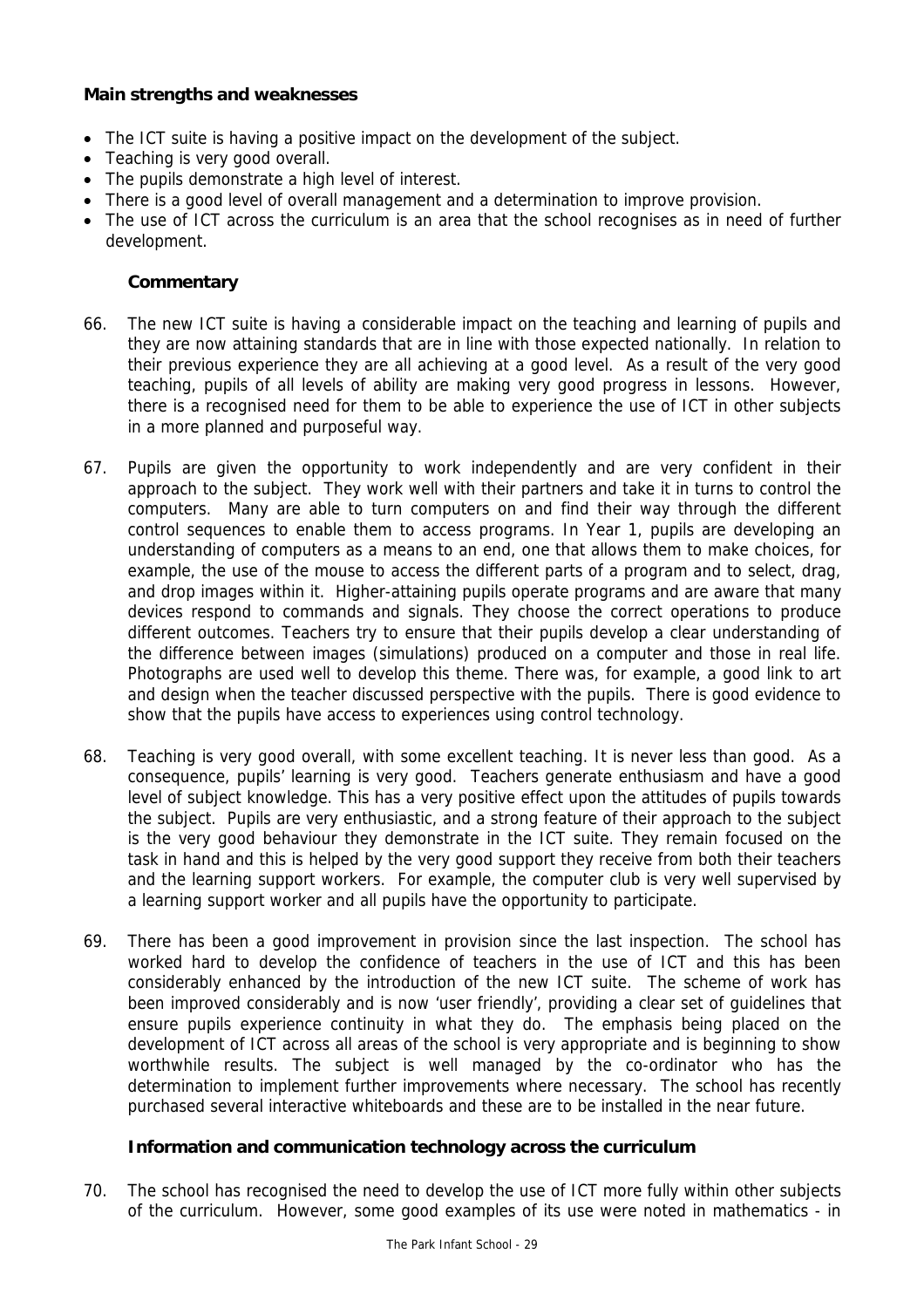creating graphs – and in geography and literacy, where pupils have word processed and embellished their work, changing fonts and colour.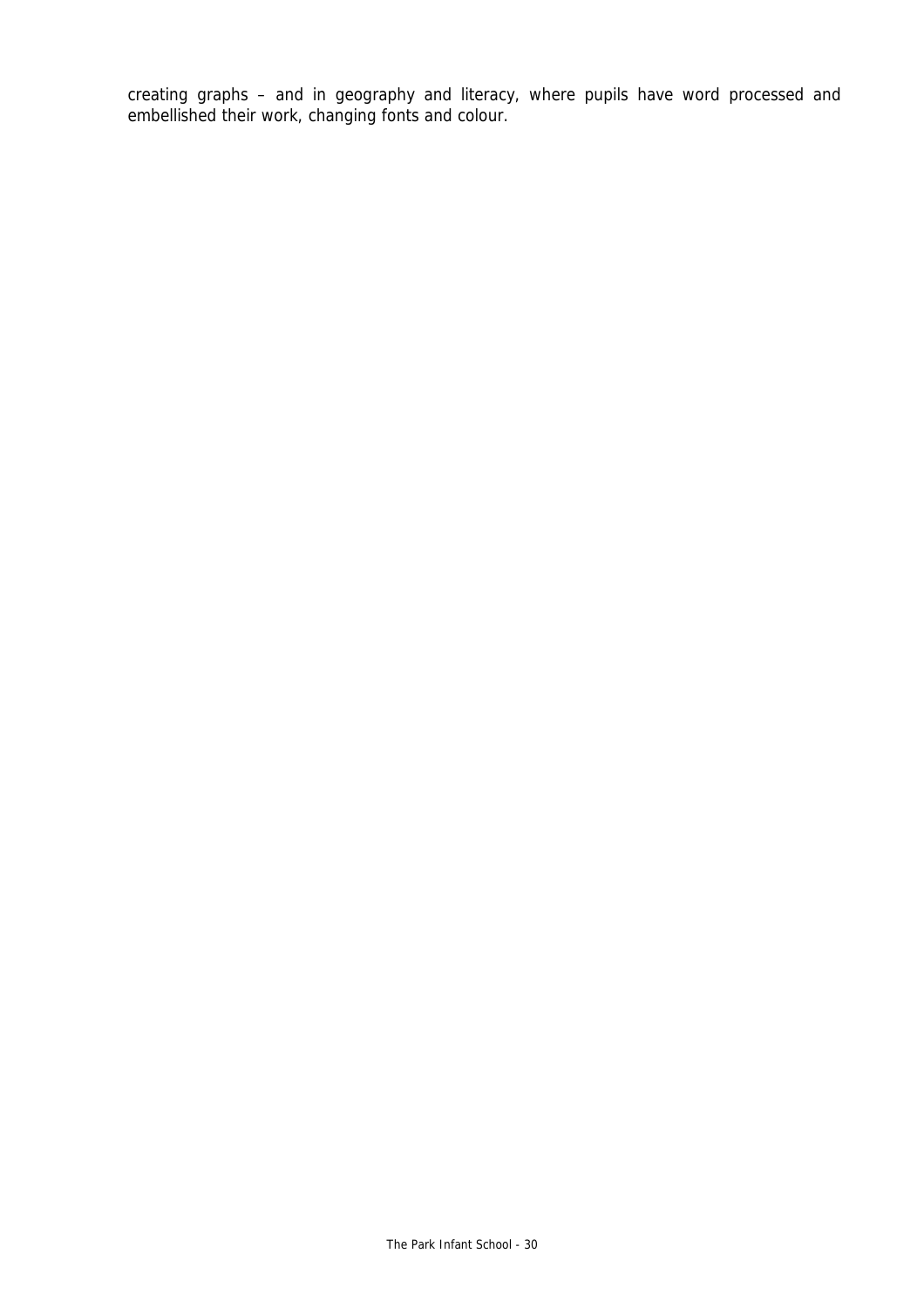## **HUMANITIES**

- 71. No lessons were seen in history or geography and there was insufficient evidence to make a judgement about teaching or overall provision in these subjects. However, pupils' work was analysed to determine pupils' attainment. Standards in **history** are in line with national expectations at the end of Year 2 and pupils' achievement is good. Year 1 pupils enjoy visiting a local museum to study old toys. Year 2 pupils compare conditions in hospitals today with those in Florence Nightingale's time. Pupils record their history and geography work in their own words and there are very few worksheets used. This accelerates pupils' overall attainment and achievement in literacy.
- 72. Pupils attain above the national expectations in **geography** and their achievement is very good. Very good use is made of the excellent outdoor facilities and the local environment to further pupils' geographical skills. Pupils are very interested in learning about the physical features of their immediate locality and Year 2 pupils explained clearly the differences between their own town and the fictitious Island of Strauy in the Katie Morag books. Coverage of the curriculum in each subject is very good, although insufficient use is made of pupils' ICT skills in both subjects.

#### **Religious education**

The provision in religious education is **very good**.

#### **Main strengths and weaknesses**

- The teaching of religious education makes a very good contribution to multicultural education.
- Attractive displays in classrooms and around the school enhance pupils' learning.

- 73. Religious education makes a very good contribution to pupils' multicultural education. This is particularly evident in the interesting and colourful displays, books and artefacts, which inform and celebrate diversity in religious beliefs and cultures. Standards overall are in line with the requirements of the locally agreed syllabus at the end of Year 2 and pupils' achievement is good.
- 74. Teaching and learning are very good. Year 2 pupils achieve very well when learning what it means to be a Muslim. They confidently and enthusiastically recall many facts about Ramadan and Eid-ul-Fitr which they have learnt with the help of two Muslim students from a nearby sixth form college. Year 1 pupils learn about the special clothing worn by priests, rabbis and the Pope. All pupils enjoy Christian celebrations such as Harvest and Easter.
- 75. Teachers are very skilled at enabling young pupils to think carefully about 'rules for living'. For instance, Year 2 pupils are encouraged to think about how their behaviour can affect others. They maturely and confidently discuss various scenarios such as 'How would you feel if someone tripped you up in the playground?'
- 76. There are very good links between religious education and music. Pupils are encouraged to perform in family assemblies and year group plays using the knowledge and skills learnt during their music lessons and hymn practices. Parents, governors and pupils report that these events are very popular.
- 77. The co-ordinator provides very good leadership and management. She leads by example with her own outstanding classroom practice. A very useful portfolio of work has been compiled to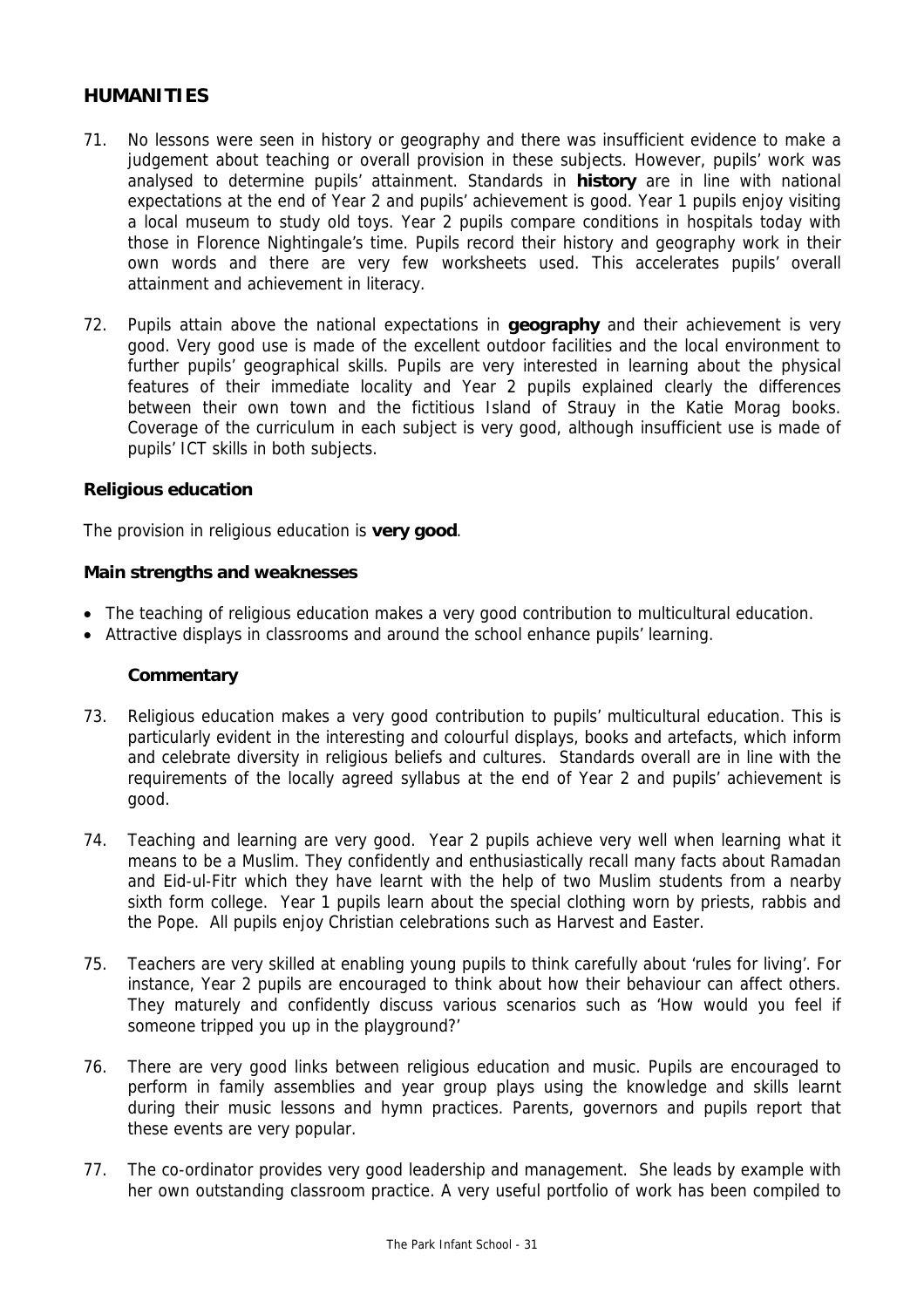provide a valuable resource for staff. The co-ordinator monitors planning, teaching and learning very effectively. Improvement since the last inspection is good.

## **CREATIVE, AESTHETIC, PRACTICAL AND PHYSICAL SUBJECTS**

- 78. During the inspection it was not possible to see any teaching of design and technology and only one lesson was observed in art and design.As a result, no judgements are possible about teaching or overall provision in these subjects.
- 79. Although no lessons were observed, it is clear that standards in **art and design** are above those expected at the end of Year 2. Work is planned to introduce pupils to the required skills and understanding and to support work in other subjects such as history, science and religious education. Pupils in all year groups have produced a variety of work to a good standard in an appropriate range of media. In addition, there has been an appropriate amount of work on art appreciation and in critical studies of a range of art and design. Pupils have a sound knowledge of the work of some famous artists and have learned something of art from different cultures. Work is generally planned to cover the necessary concepts, and there are works of art on display to stimulate pupils. Pupils' own work is displayed to a good standard, and the entrance hall of the main building is enlivened with the 'Golden Tapestry', which is part of a project across the Commonwealth, created by pupils. This is of a very good standard and creates a bright and welcoming atmosphere.
- 80. From the evidence provided, it is clear that pupils are developing their abilities to plan and make things to a good level of overall competence in **design and technology.** For example, pupils in Year 1 have been developing their ability to plan their designs by identifying the materials to be used and how the finished article should look. Pupils of all ages are taught well how to use tools, for example the use of scissors, small saws and rulers. This has resulted in the production of some good examples of moving vehicles by Year 2 pupils and a playground designed and built by those in Year 1.

#### **Music**

Provision in music is **very good.** 

### **Main strengths and weaknesses**

- Standards of singing are well above average.
- Teaching and learning are very good, and teacher expertise is used very well to teach whole year groups.
- Pupils' excellent attitudes to the subject contribute very positively to their quality of learning.
- Performances for wider audiences are of a high standard.
- The subject is well led and managed.

- 81. The previous inspection made no judgement on standards in music, but the very good progress identified in pupils' singing continues, and pupils achieve very well across the school. By the end of Year 2, standards are above average.
- 82. Music contributes positively to the ethos of the school and to pupils' spiritual, social and cultural development. It is very much a part of the school's culture. The subject leader and other teachers have good subject expertise and are confident with their teaching. This has a positive impact on the attainment of pupils. Teaching observed was very good, as was the Year 1 practice for the Christmas production of 'Ralph the Reindeer'. Pupils were asked to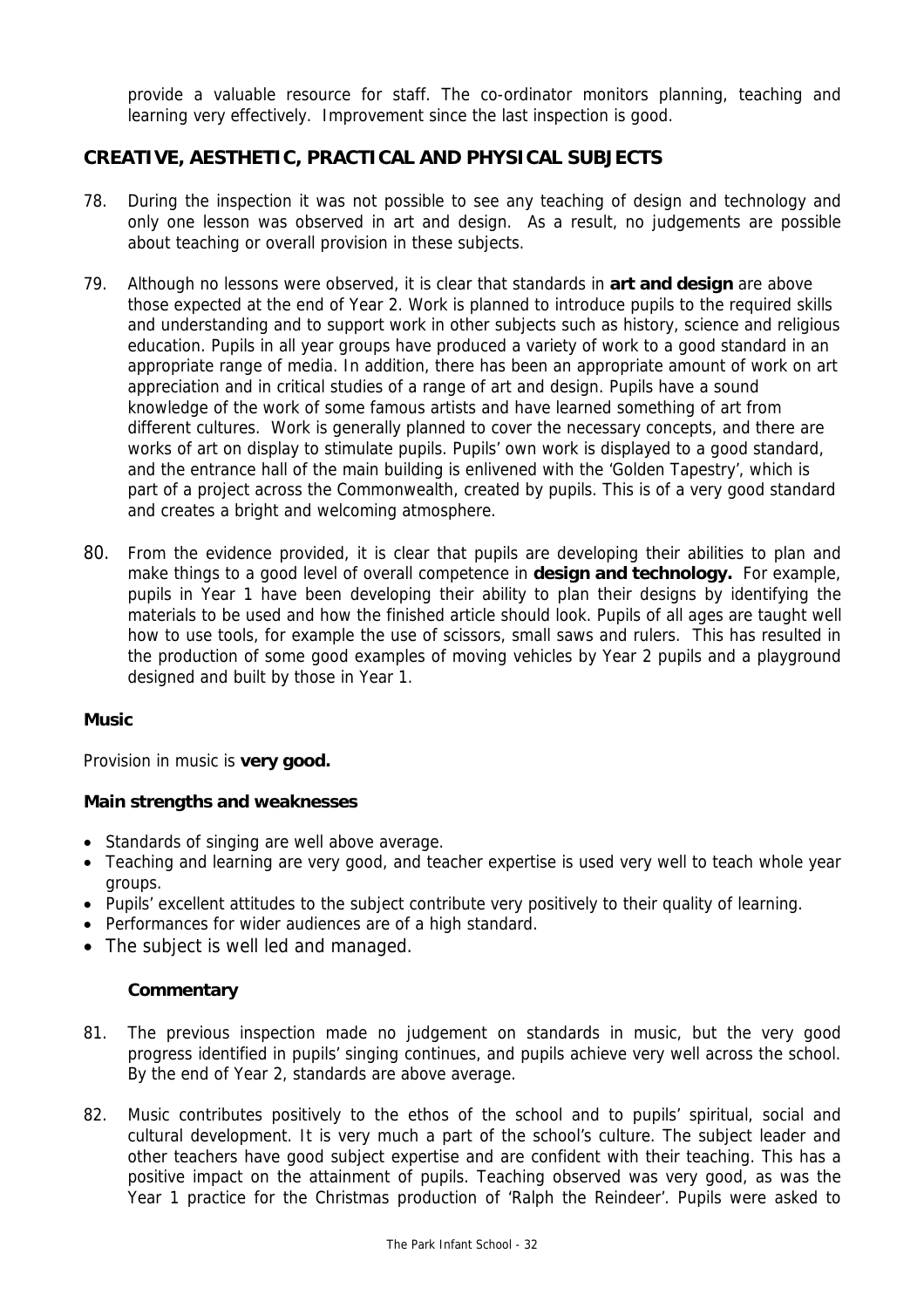evaluate their own performance and correctly identified that they were singing too fast. Teachers use effective strategies to improve performance. They have high expectations of what pupils can achieve. Good use of praise delights and encourages pupils to try even harder. Teachers work very effectively when teaching a whole year group together. They

make lessons interesting for pupils, who eagerly await the next stage of development. They totally engage the pupils' interest and attention. Pupils' attitudes to the subject are very good, and sometimes excellent, and contribute very positively to their overall learning.

83. A music club of 30 pupils supports learning very well, and is very popular. Pupils love singing. They visit the elderly at Christmas and sing on other special occasions for a wider audience at annual or termly productions. They share songs at Thanksgiving and use instruments to make sound pictures. During the inspection, pupils were observed being taught to improve skills in breathing, articulation and voice stretching. The school has a good range of music resources, including instruments from other cultures. During the playing of Handel's 'Fireworks' music, teachers and pupils mimed the movements for playing the various instruments, and performed as 'conductors'. Year 2 pupils clap out rhythms accurately when learning new songs. They pick out strong and weak beats using a number system. Pupils across the school enjoy their music. The school's weekly hymn practice, rehearsing for the end-of-term production, included a very good two-part song sung in the round, with very good awareness of pace and tempo, very clear diction and total harmony. This was a difficult song requiring a wide range of notes to be sung.

## **Physical education**

Provision in physical education is **very good**.

### **Main strengths and weaknesses**

- Standards in swimming and country dancing are well above average.
- Teaching and learning are never less than good.
- Pupils' attitudes are very good and sometimes excellent.
- Extra-curricular activities to support the subject are very good.
- Leadership and management are very good.

- 84. Standards in physical education are above those expected at the end of Year 2. They are well above average in swimming, with half of all seven year olds able to swim at least five metres unaided by the end of the year, and attaining higher national awards. Standards in dance, especially country dancing, are high. This is due to very good teaching, very good leadership of the subject, and the excellent attitudes which pupils bring to their lessons. Extra-curricular activities, including a fitness club, soccer and dance clubs, are well above the level of provision usually found for pupils of this age. These are well attended and support pupils' learning very well. No judgement was made on standards at the last inspection, but pupils continue to make very good progress and are achieving very well across the school. There has been good improvement overall.
- 85. All elements of the curriculum are taught and are planned carefully, although only dance and gymnastics were seen during the inspection. Teachers' planning across year groups is very effective and emphasises the teaching of physical skills. All teachers use warm-up exercises effectively. Teachers show good subject knowledge, very good safety awareness, and manage their pupils extremely well, encouraging and engaging them at all times. Occasionally, they make insufficient use of using pupils to demonstrate good practice and do not ask pupils how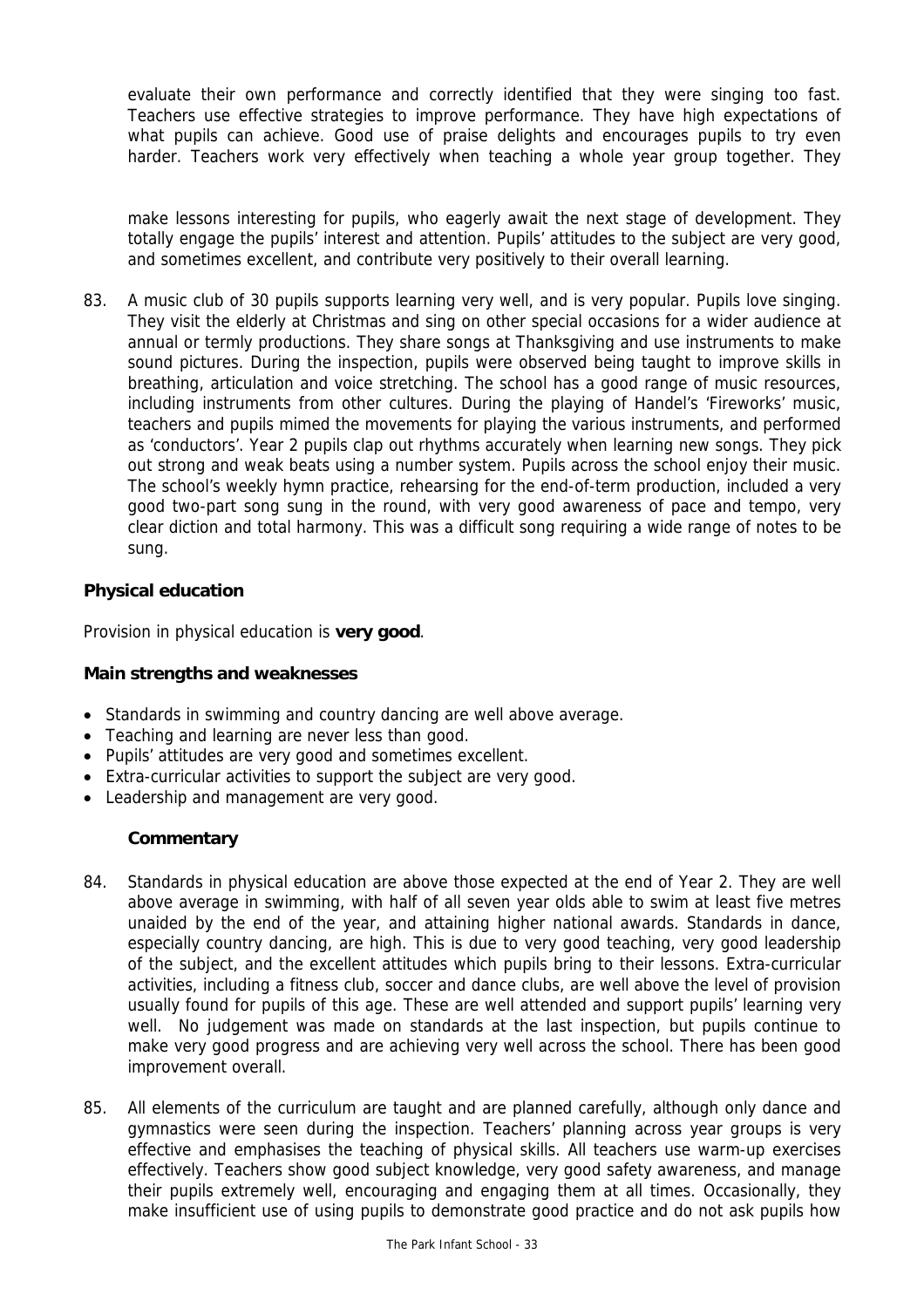improvements in performance might be made. Year 1 pupils progressively composed a dance as part of a class topic of 'Light and Dark', linking detailed movements to indicate fear and brightness. They responded very well to the atmosphere of the music played, showing good awareness of how their body parts can be made to move.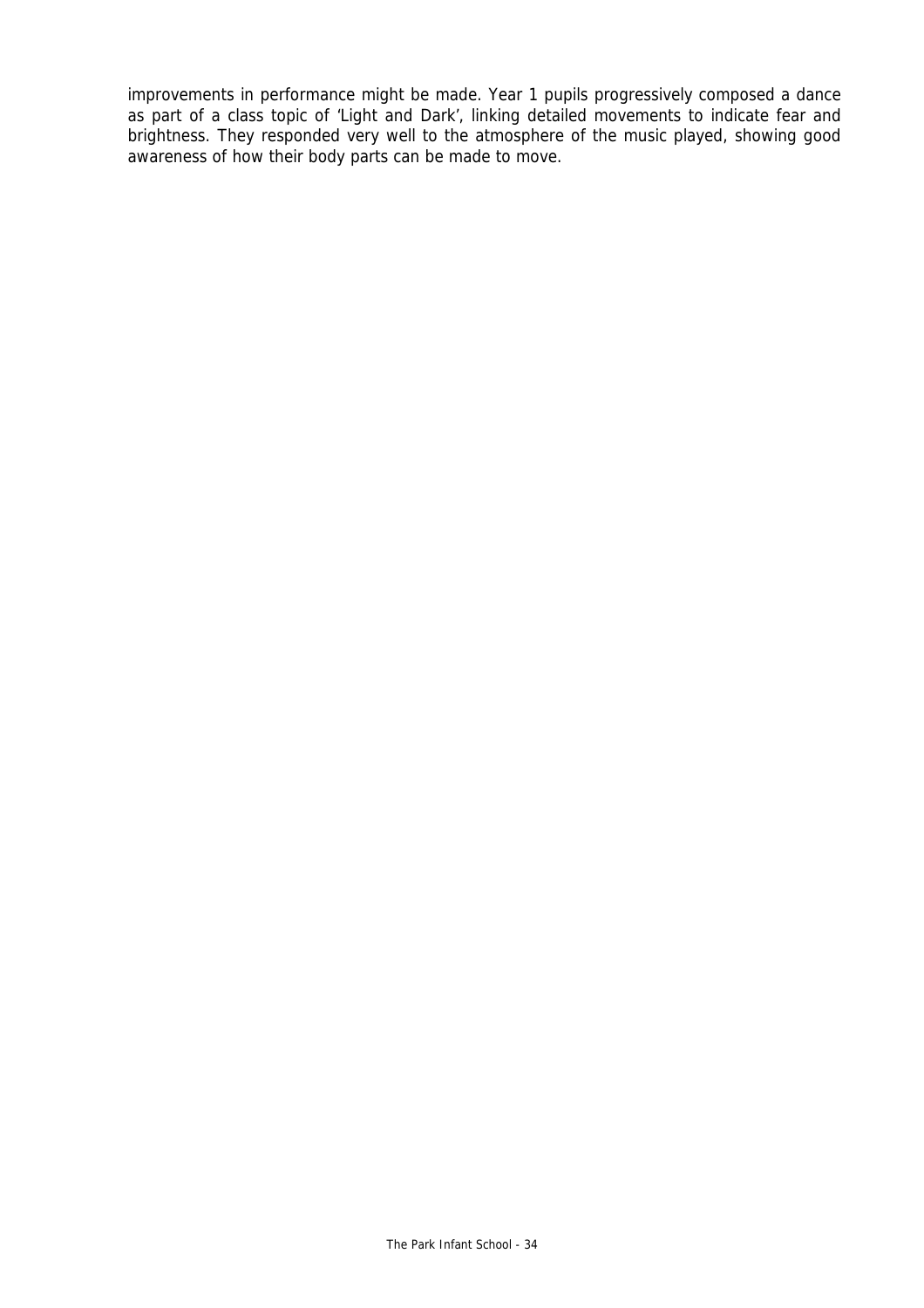- 86. In one lesson, the teaching of a new country dance to 50 children in Year 2 was excellent, with pupils following an increasingly complicated series of movements most successfully. The teacher had only to raise a hand or say "Excuse me?" in order to gain the silent attention of the whole group. There was a special moment in this lesson, as the teacher continued to challenge the pupils further, developing the dance with new movements and singing, when they thought the dance was finished - only to find, to their delight - that there was still another movement to come! Pupils are very adept at finding suitable, safe space, unasked, on entry to the hall. They move apparatus around with care, showing a mature sense of responsibility beyond their years. The pupils' very good attitudes contribute very positively to their learning. They learn very well through enjoyment. Behaviour is exemplary.
- 87. Boys and girls from both Years 1 and 2 support clubs well. Pupils from the adjacent junior school help the football club effectively by demonstrating and encouraging skills such as passing, tackling and dribbling to their younger neighbours. The subject leader monitors the subject effectively and has a very good overview. Good use of a commercial scheme of work increases teachers' confidence. The school is the only infant school to take part in the local Stroud Country Dancing Festival, which it does very successfully.

## **PERSONAL, SOCIAL AND HEALTH EDUCATION AND CITIZENSHIP**

88. No judgement can be made on the overall quality of teaching and provision in personal, social and health education and citizenship because only one lessons was observed. However, the school has a very good programme in place for developing pupils' awareness of citizenship and health education and opportunities are regularly built into many subjects to promote pupils' personal development and to give them opportunities to discuss a range of issues that affect them. There are very good policies in place and the school tracks the personal development of pupils closely as they move through the school.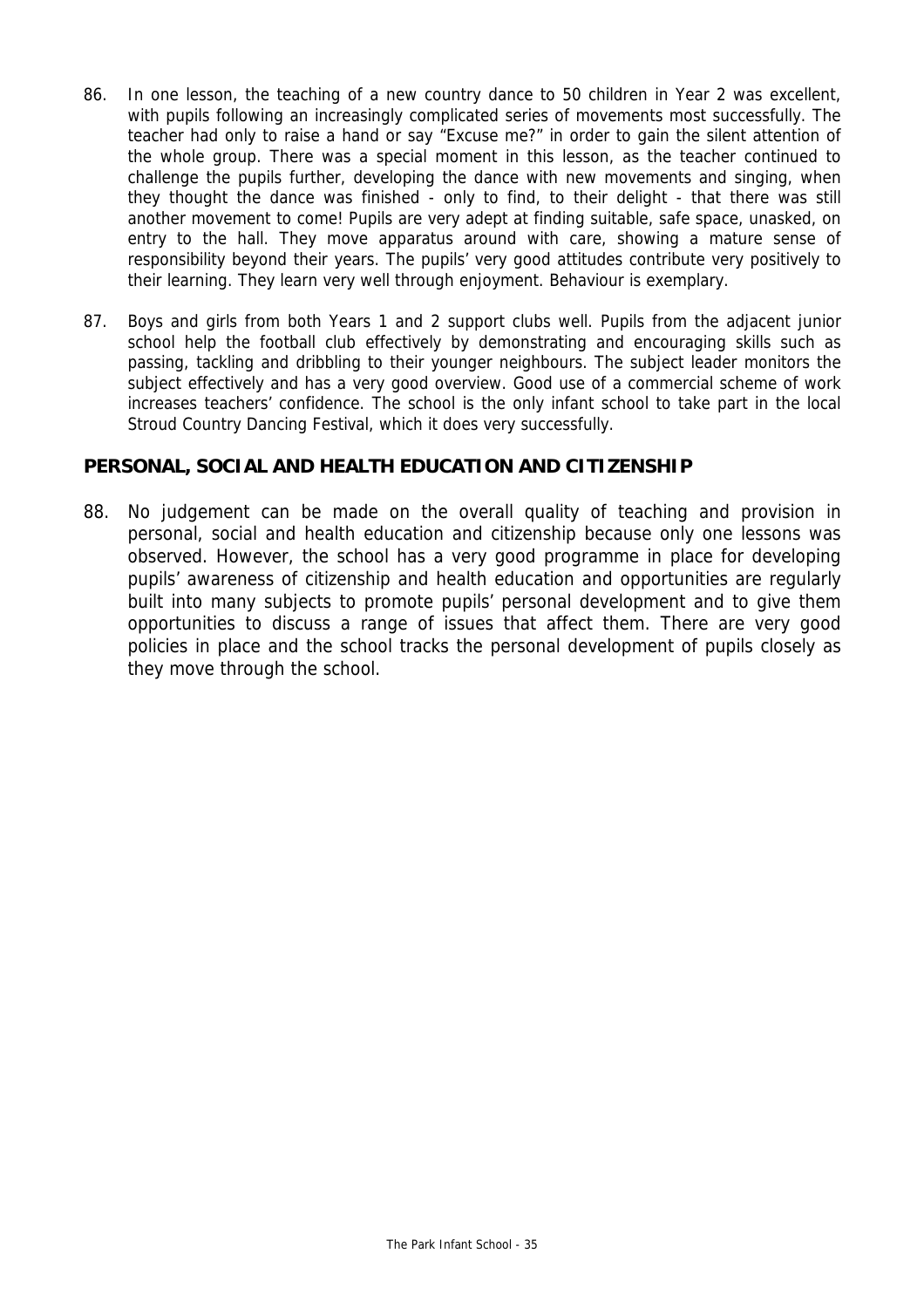# **PART D: SUMMARY OF THE MAIN INSPECTION JUDGEMENTS**

# **Inspection judgement** Grade **Grade**

| The overall effectiveness of the school                              |  |
|----------------------------------------------------------------------|--|
| How inclusive the school is                                          |  |
| How the school's effectiveness has changed since its last inspection |  |
| Value for money provided by the school                               |  |

| Overall standards achieved |  |
|----------------------------|--|
| Pupils' achievement        |  |

| Pupils' attitudes, values and other personal qualities    |   |
|-----------------------------------------------------------|---|
| Attendance                                                | Д |
| <b>Attitudes</b>                                          |   |
| Behaviour, including the extent of exclusions             |   |
| Pupils' spiritual, moral, social and cultural development |   |

| The quality of education provided by the school                  | 2              |
|------------------------------------------------------------------|----------------|
| The quality of teaching                                          | 2              |
| How well pupils learn                                            | $\overline{2}$ |
| The quality of assessment                                        | 3              |
| How well the curriculum meets pupils needs                       | 2              |
| Enrichment of the curriculum, including out-of-school activities |                |
| Accommodation and resources                                      |                |
| Pupils' care, welfare, health and safety                         | $\overline{2}$ |
| Support, advice and guidance for pupils                          | $\overline{2}$ |
| How well the school seeks and acts on pupils' views              | 3              |
| The effectiveness of the school's links with parents             | $\overline{2}$ |
| The quality of the school's links with the community             | $\overline{2}$ |
| The school's links with other schools and colleges               | 2              |

| The leadership and management of the school |  |
|---------------------------------------------|--|
| The governance of the school                |  |
| The leadership of the headteacher           |  |
| The leadership of other key staff           |  |
| The effectiveness of management             |  |